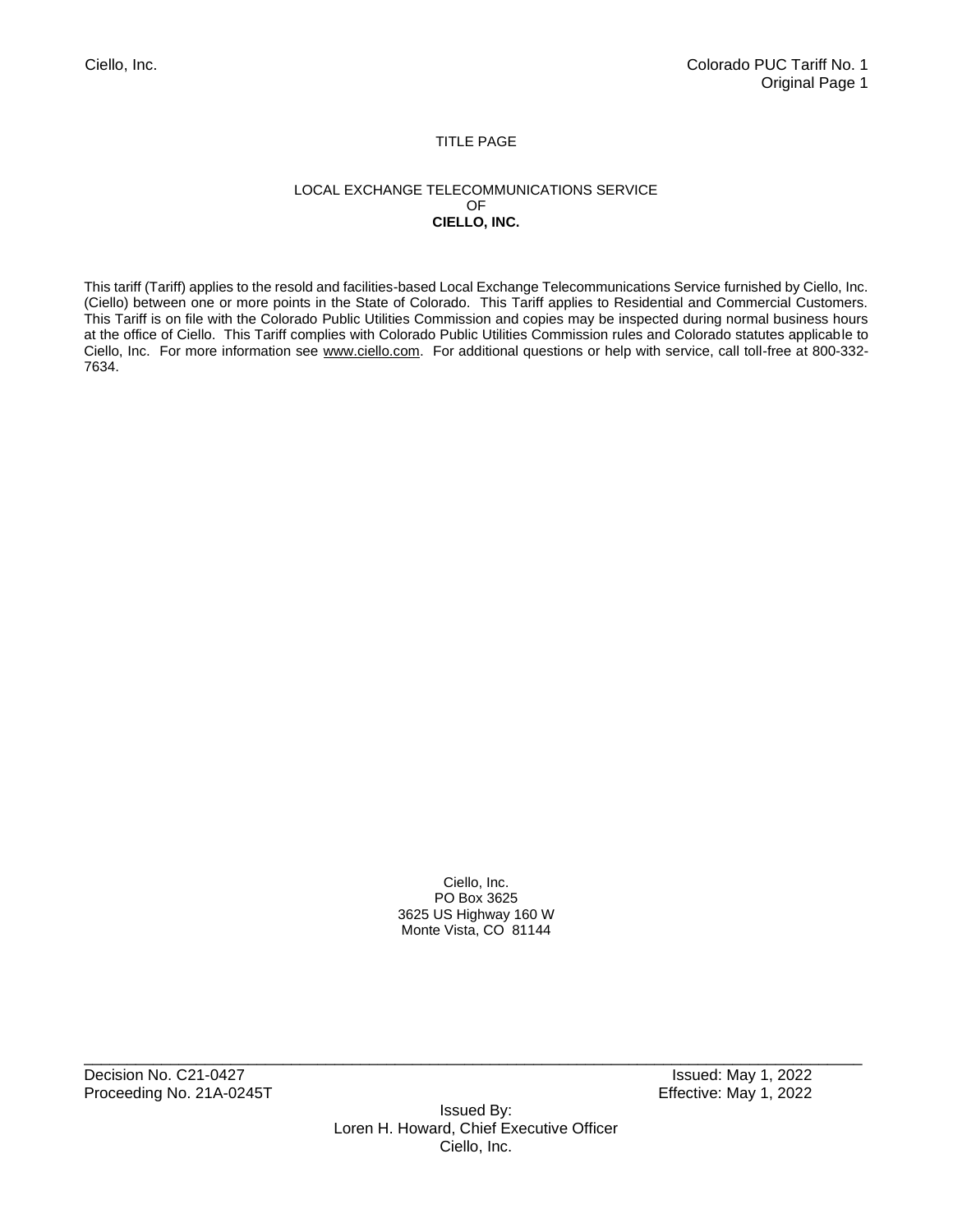## TABLE OF CONTENTS

TITLE PAGE TABLE OF CONTENTS TARIFF FORMAT SHEET APPLICATION OF TARIFF

#### **SECTION 1 DEFINITIONS**

#### **SECTION 2 RULES AND REGULATIONS**

- 2.1 Undertaking of Ciello<br>2.2 Use of Service
- 2.2 Use of Service<br>2.3 Limitations
- 2.3 Limitations<br>2.4 Liabilities o
- 2.4 Liabilities of Ciello<br>2.5 Fiber Optic Extens
- 2.5 Fiber Optic Extension<br>2.6 Construction Standard
- **Construction Standards**
- 2.7 Continuity of Service
- 2.8 Responsibilities of Customer
- 2.9 Easements
- 2.10 General Requirements
- 2.11 Access
- 2.12 Unauthorized Use
- 2.13 Application for Service<br>2.14 Establishing Credit, De
- Establishing Credit, Deposits and Advance Payments
- 2.15 Payment of Charges
- 2.16 Medical Emergencies
- 2.17 Interruption of Service
- 2.18 Billing Disputes, Bill Credits and Refunds<br>2.19 Restoration of Service
- 2.19 Restoration of Service<br>2.20 Disconnection of Servic
- 2.20 Disconnection of Service by Customer<br>2.21 Cancellation for Cause
- 2.21 Cancellation for Cause<br>2.22 Notice and Communica
- Notice and Communication
- 2.23 Taxes, Surcharges and Utility Fees

## **SECTION 3 DESCRIPTION OF SERVICE**

- 3.1 General<br>3.2 Residen
- 3.2 Residential Telecommunications Service
- 3.3 Commercial Telecommunications Service<br>3.4 Directory Listing
- 3.4 Directory Listing
- 3.5 Emergency 911 Service (Enhanced 911)
- Telecommunications Relay Service (711)
- 3.7 Colorado High Cost Fund

# **SECTION 4 RATES AND CHARGES**

- 4.1 General
- 4.2 Rates for Residential Service
- 4.3 Rates for Commercial Service
- 4.4 Point to Point T1 Service
- 4.5 Snapback Charges

## **SECTION 5 LOCAL SERVICE TERRITORIES**

- 5.1 Rate Centers
- 5.2 Local Calling Areas

Decision No. C21-0427 Issued: May 1, 2022 Proceeding No. 21A-0245T **Effective: May 1, 2022** 

Issued By: Loren H. Howard, Chief Executive Officer Ciello, Inc.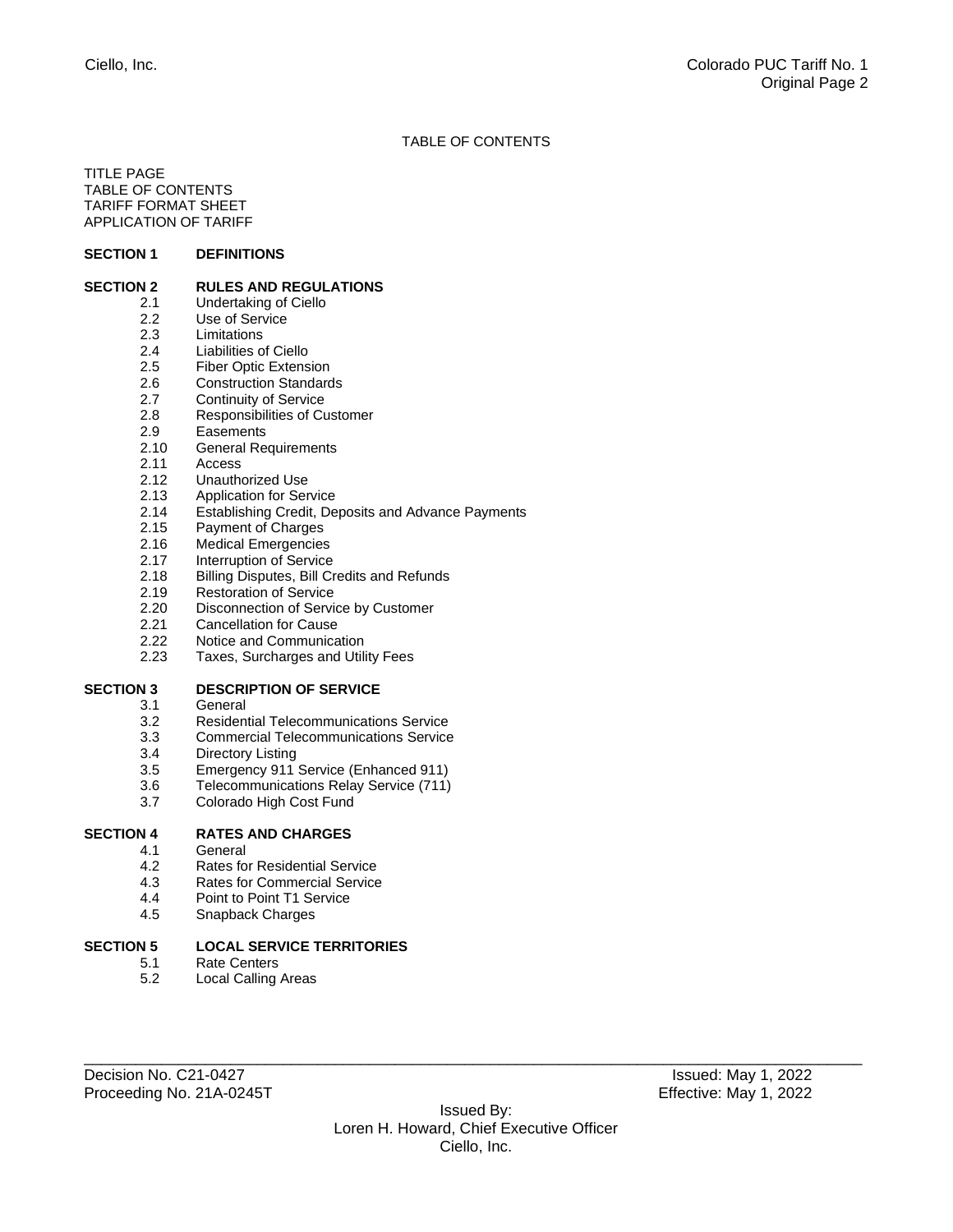## TARIFF FORMAT SHEET

- 1. Page numbering. Page numbers appear in the upper-right corner of the page. Pages are numbered sequentially. New pages may occasionally be added to the tariff.
- 2. Page Revision Numbers. Page Revision Numbers also appear in the upper-right corner of the page. These numbers are used to determine the most current page revision on file with the Colorado Public Utilities Commission (CPUC). For example, the First Revised Page 3 would cancel the Original Page 3. Because of deferrals, notice periods, etc., the most current page number on file with the CPUC is not always the tariff page in effect.
- 3. Paragraph Numbering Sequence. Each level of coding is subservient to its next higher level of coding.
- 4. Symbols Used in This Tariff. The following symbols shall be used in this tariff for the purposes indicated below:
	- (C) Change in text due to a changed regulation, term or condition that does not affect rates.
	- (T) Change in text not related to changes in rates, charges, terms or conditions.
	- (D) Discontinued service or deleted material
	- (I) Rate Increase
	- (R) Rate Reduction

(M) Material moved from or to another part of the utility's tariff; a footnote indicating where the material was moved to shall accompany all "M" classified changes.

(N) New material, including new products, rates, terms or conditions.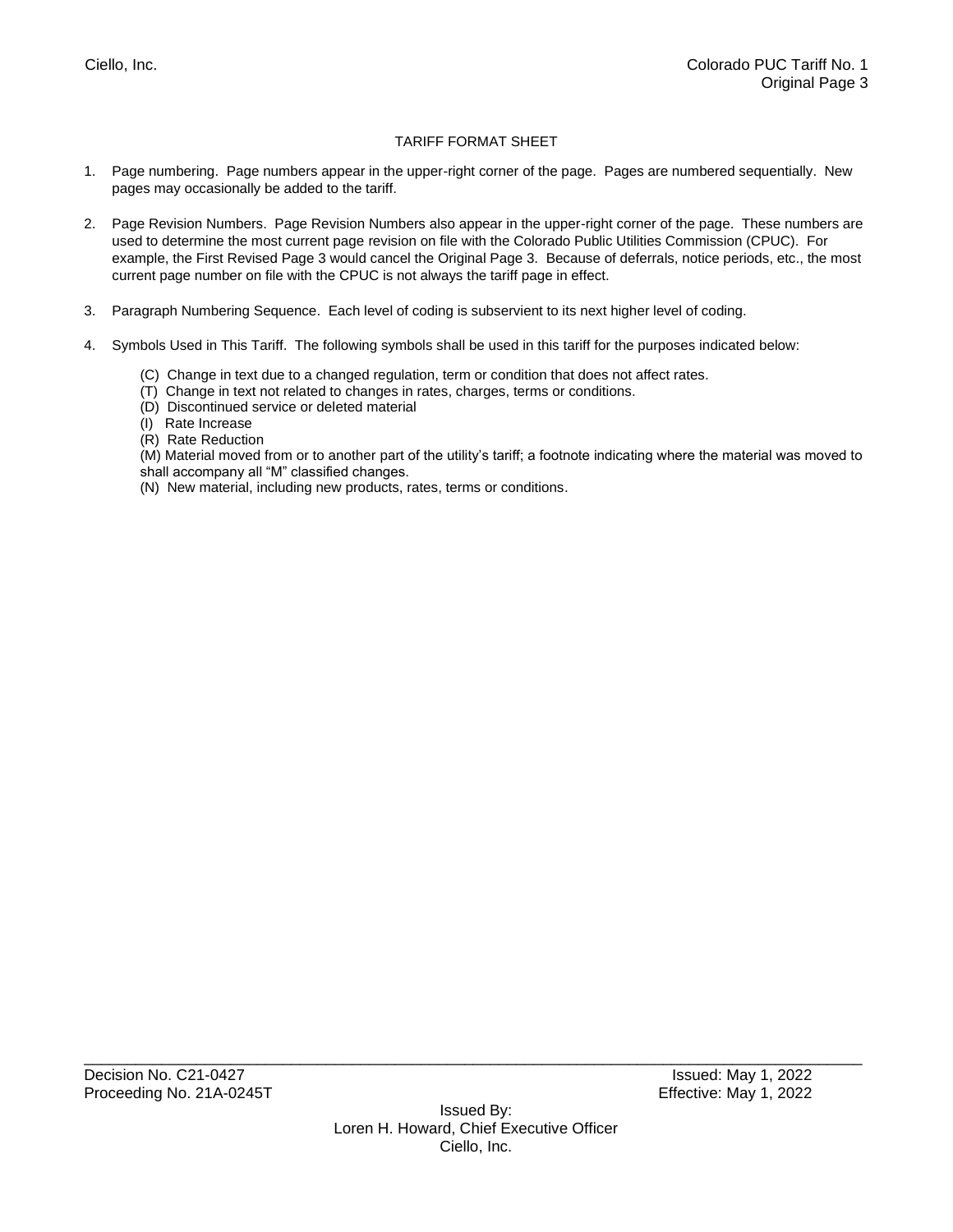# APPLICATION OF TARIFF

- 1. This Tariff sets forth the service offerings, rates, terms and conditions applicable to the furnishing of telecommunications Service offered by Ciello to Residential and Commercial Customers located within the State of Colorado. Customers may elect to take service solely under the rates, terms and conditions set forth in this Tariff. Customers must execute a Residential or Commercial Phone Agreement prior to commencing the Service. The provisions of the Residential or Commercial Phone Agreement shall control to the extent those provisions differ from those set forth in the Tariff.
- 2. The rates and regulations contained in the Tariff apply only to the telecommunications Service furnished by Ciello and do not apply, unless otherwise specified, to the lines, facilities, or the service provided by a Local Exchange Carrier or other common carrier for use in accessing the service of Ciello.
- 3. Ciello may not be deemed to have waived or impaired any right, power, requirement or option reserved by this Tariff (including, but not limited to, the right to demand exact compliance with every term and condition herein) by virtue of any custom or practice of Ciello at variance with the terms hereof, or any failure, refusal or neglect of Ciello to exercise any right under the Tariff or to insist upon exact compliance with its terms, or any waiver, forbearance, delay, failure or omission by Ciello to exercise any right, power or option hereunder.
- 4. The rates, rules, terms and conditions contained herein are subject to change pursuant to the rules and regulations of the CPUC.
- 5. This Tariff will be maintained and made available for inspection by any Customer at Ciello's principal business office at 3625 US Highway 160 W, Monte Vista, CO 81144 and at the CPUC 1560 Broadway Suite 250, Denver, CO 80202.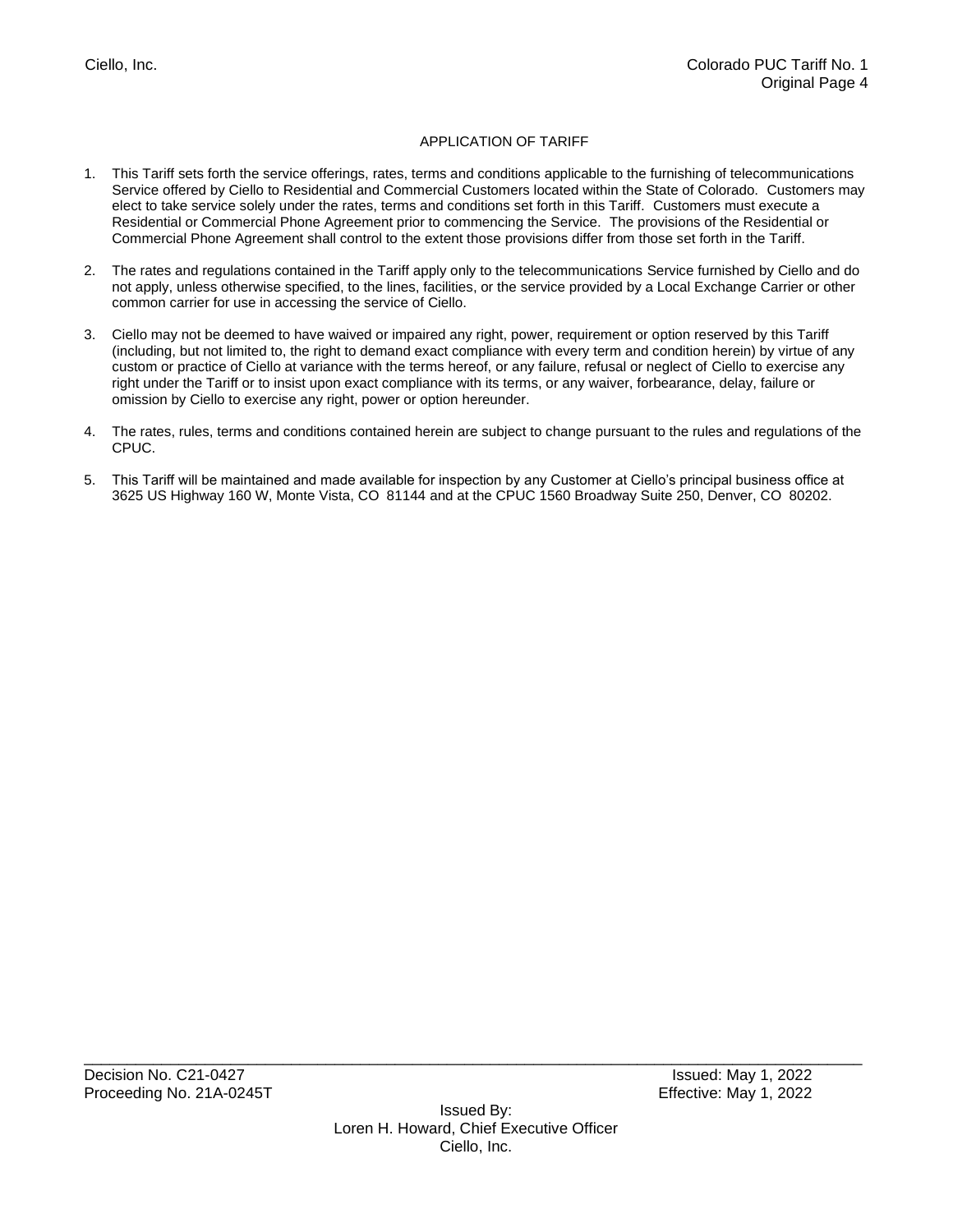# **SECTION 1 – DEFINITIONS**

- 1. **Account** Either a Customer's physical location or individuals represented by a unique account number. Multiple services each with a unique Account number may be part of one physical location.
- 2. **Applicant** A person who applies for Service for the first time or reapplies at a new or existing location after a previous disconnection of Service.
- 3. **Authorized User** A person, firm or corporation, who is authorized by the Customer to be connected to the Service of the Customer.
- 4. **Business Hours** The time between 7:00 AM and 5:00 PM. Monday through Thursday, excluding holidays.
- 5. **Calling Area** A specific geographic area so designated for the purpose of applying a specified rate structure.
- 6. **Central Office** A Local Exchange Carrier's office where a Customer's lines are terminated for the purpose of offering local telephone service and to connect with interexchange carriers.
- 7. **Commercial Customer** A Customer whose use of the Service is primarily or substantially for business, professional, institutional or occupational purpose.
- 8. **Commercial Telephone Agreement** An agreement executed by the Commercial Customer which is required by Ciello to provide Service.
- 9. **Commercial Telephone Service** Service used primarily for business purposes by a Commercial Customer.
- 10. **CPUC** Colorado Public Utilities Commission
- 11. **Customer** The person, firm, company, corporation, or other entity, that orders or uses Service and is responsible for the payment of charges and for compliance with this Tariff.
- 12. **Customer Premise** A location designated by the Customer for the purpose of connecting to Ciello's Service.
- 13. **Customer Provided Equipment** Telecommunications equipment at Customer's premises and provided by Customer for the purpose of connecting to Ciello's Service.
- 14. **Directory Assistance** A service used to find a specific telephone number and/or address of a residence, business or government entity.
- 15. **Directory Listing** The information published in a White Pages directory pertaining to a specific access line or Customer that includes the Customer's name, address and telephone number.
- 16. **Exchange Area** A geographic area established by the CPUC for the purpose of establishing a local calling area that consists of one or more Central Offices together with associated facilities and plant located outside the Central Office, used in providing basic Local Exchange Telecommunication service. Ciello concurs with the ILEC's exchange areas and exchange maps listed in their respective local exchange tariffs which are on file at the CPUC.
- 17. **Facility/Facilities** Any item or items of communications plant or equipment such as Central Office equipment, supplemental equipment, apparatus, wiring, cables, and other material and mechanisms necessary to connect Service.
- 18. **Federal Communications Commission (FCC)** A board charged with regulating broadcasting and interstate communication by radio, television, wire, satellite and cable.
- 19. **Incumbent Local Exchange Carrier (ILEC)** An ILEC who:
	- 19.1. With respect to a geographic area, the LEC that, on the date of enactment of the Telecommunications Act of 1996 (February 8, 1996), provided telephone exchange service in such geographic area; or
	- 19.2. On such date of enactment, was deemed to be a customer of the exchange carrier association pursuant to 47 C.F.R., 69.601(b) of the FCC's regulations; or
	- 19.3. Is a person or entity that, on or after such date of enactment, became a successor or assignee of a customer described in subparagraph 19.4.1 of this paragraph; or
	- 19.4. Any comparable LEC that the CPUC has, by rule or order, deemed to be an ILEC.
- 20. **Interexchange Carrier (IXC)** Provides telecommunications service between exchange areas.
- 21. **Local Access Transport Area (LATA)** LATA that was a geographic area designed at the time of the 1984 divestiture of the American Telephone and Telegraph System. A LATA may encompass more than one contiguous local exchange area that serves common social, economic, or other purposes, even where such area transcends municipal or other local government boundaries.
- 22. **Local Exchange Area (LEC)** A local exchange carrier that is authorized by the CPUC to provide basic Local Exchange Telecommunications service.
- 23. **Local Exchange Telecommunications Service** The telecommunications service that provides a local access line and local usage necessary to place or receive a call within a local calling area as defined by CPUC or, if not defined by CPUC, then defined in the LEC's Tariffs. This may include any other service or features that may be added by the CPUC under 40-15-502(2), C.R.S.
- 24. **Location** A physical premises to or from which Ciello provides Service.

\_\_\_\_\_\_\_\_\_\_\_\_\_\_\_\_\_\_\_\_\_\_\_\_\_\_\_\_\_\_\_\_\_\_\_\_\_\_\_\_\_\_\_\_\_\_\_\_\_\_\_\_\_\_\_\_\_\_\_\_\_\_\_\_\_\_\_\_\_\_\_\_\_\_\_\_\_\_\_\_\_\_\_\_\_\_\_\_\_\_ Decision No. C21-0427 Issued: May 1, 2022 Proceeding No. 21A-0245T Effective: May 1, 2022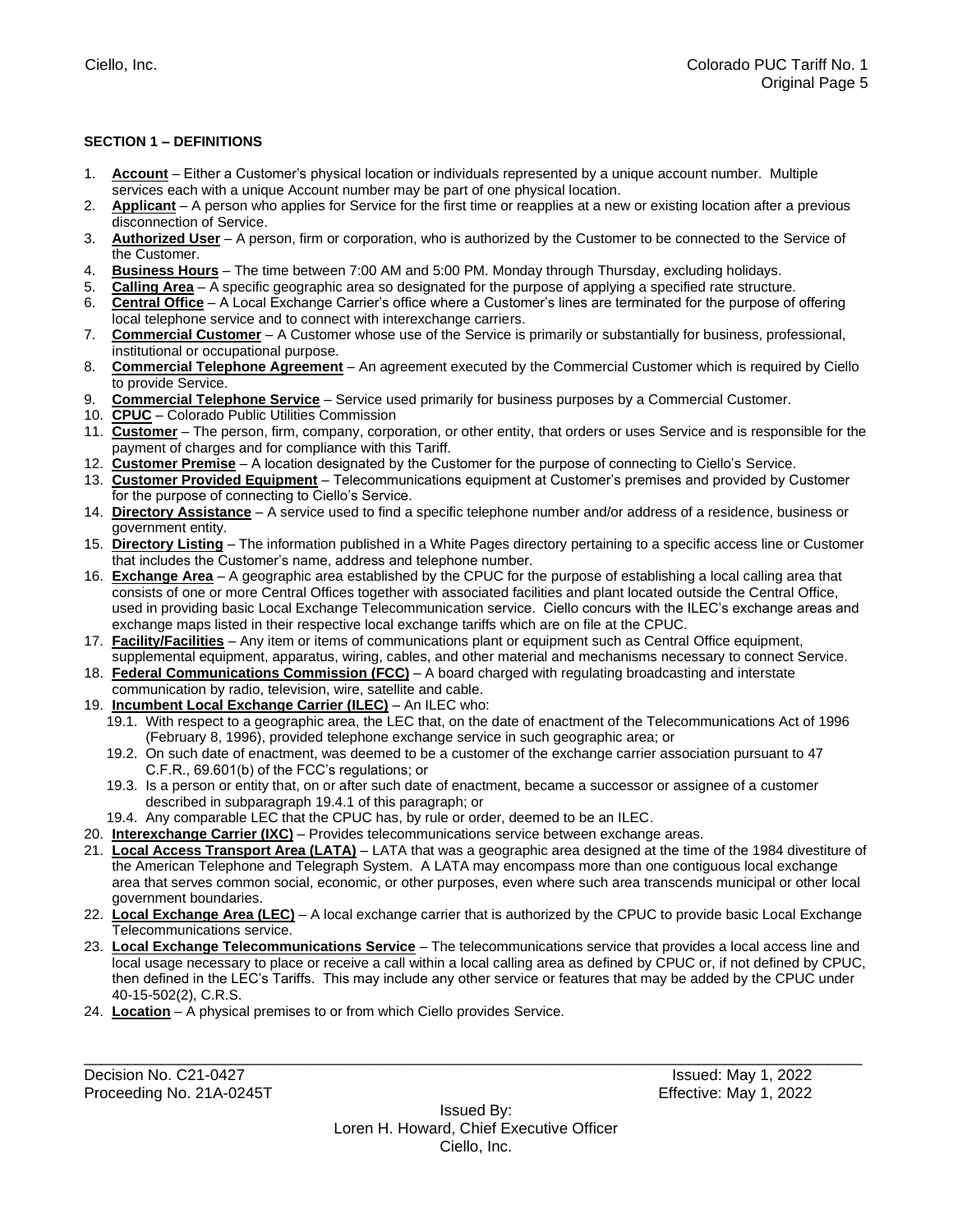- 25. **Long Distance Rate Sheet** Detailed per minute cost of calls to landline and cell phone numbers in all available countries. A copy can be obtained at Ciello's office at 3625 US Highway 160 West, Monte Vista, CO during Business Hours or on the website at www.ciello.com.
- 26. **Non-Business Hours** The time period after 5:00 PM and before 7:00 AM Monday through Thursday, all day Friday, Saturday, Sunday and holidays.
- 27. **Non-Recurring Charge (NRC)** A one-time charge associated with certain installations, charges or transfer of Service either in lieu of or in addition to Recurring Charges.
- 28. **Numbering Plan System (NPA)** An area code.
- 29. **Network Numbering Exchange (NXX)** The designation for the first three digits of a local telephone number where N represents 2-9 and X represents 0-9.
- 30. **Optical Network Terminal (ONT)** The device placed at the Customer's premise to serve as a demarcation point between Ciello Facilities and Customer Provided Equipment.
- 31. **Premises** A building or buildings on contiguous property (except railroad rights-of-way, etc.).
- 32. **Recurring Charge** A charge associated with the provision of Service that will recur on a periodic basis as noted in Section 4 Rates and Charges contained in the Tariff.
- 33. **Regular Billing** A standard bill sent in the normal monthly Ciello billing cycle. This billing consists of one bill for each Account assigned to the Customer showing the charges.
- 34. **Residential Customer** A Customer whose use of the Service is primarily or substantially of a social or domestic nature.
- 35. **Residential Telephone Agreement** An agreement executed by the Residential Customer which is required by Ciello to provide Service.
- 36. **Residential Telephone Service** Service used primary as non-business service by a Residential Customer.
- 37. **Service** Ciello's regulated common carrier communications Service provided under this Tariff.
- 38. **Telecommunications Relay Service (711)** Telecommunication transmission service that allows a person who has a hearing or speech disability to engage in communication by wire or radio with a hearing individual in a manner that is functionally equivalent to the ability of an individual who does not have a hearing or speech disability. Such term includes any service that enables two-way communication between a person who uses a telecommunications device or other nonvoice terminal device and an individual who does not use such a device.
- 39. **White Pages** A listing of all of the access lines served in a particular Exchange Area, ordered alphabetically by the Customer's last name where each entry contains the name, address and telephone number of the Customer.

## **FEATURE DEFINITIONS**

- 1. **Anonymous Call Rejection** Allows the Customer, with or without Caller ID, to reject calls for which calling name/number information has been intentionally blocked.
- 2. **Auto Attendant** Allows a caller to make routing selections based on a predetermined set of recorded menus.
- 3. **Call Forwarding** Allows incoming calls to be advanced to another telephone number in the same or different exchange. The number to which the calls are advanced by the Customer may be changed as required.
- 4. **Call Forwarding/Busy** Automatically forwards incoming calls to a predetermined number when the called number is busy.
- 5. **Call Forwarding/No Answer** Automatically forwards all terminating calls to a predetermined number if the called number does not answer in a specific time interval.
- 6. **Call Forwarding/Out of Service** Allows all calls to the Customer's telephone number to be forwarded to another working number.
- 7. **Call Forwarding/Remote Access** Allows a Customer to remotely forward all calls by dialing their home telephone number, entering a PIN, followed by the destination telephone number.
- 8. **Call Hold** Allows the Customer to put a call on hold.
- 9. **Call Park** Allows a call to be placed on hold and retrieved from another telephone line.
- 10. **Call Return (\*69)** Phone feature that allows the customer to call back the last incoming number originating in your service area whether or not the call was answered, unanswered or busy.
- 11. **Call Trace** Allows Customer to dial a code and have the previous call saved to their call history.
- 12. **Call Transfer Attended** Allows a call to be verbally announced by the in-person attendant before the transfer is complete.
- 13. **Call Transfer Unattended** Calls directly transferred to another extension without verbal announcement.
- 14. **Call Transfer to Voicemail** Allows a caller to be transferred directly to a user's voicemail.

\_\_\_\_\_\_\_\_\_\_\_\_\_\_\_\_\_\_\_\_\_\_\_\_\_\_\_\_\_\_\_\_\_\_\_\_\_\_\_\_\_\_\_\_\_\_\_\_\_\_\_\_\_\_\_\_\_\_\_\_\_\_\_\_\_\_\_\_\_\_\_\_\_\_\_\_\_\_\_\_\_\_\_\_\_\_\_\_\_\_ Decision No. C21-0427 Issued: May 1, 2022 Proceeding No. 21A-0245T Effective: May 1, 2022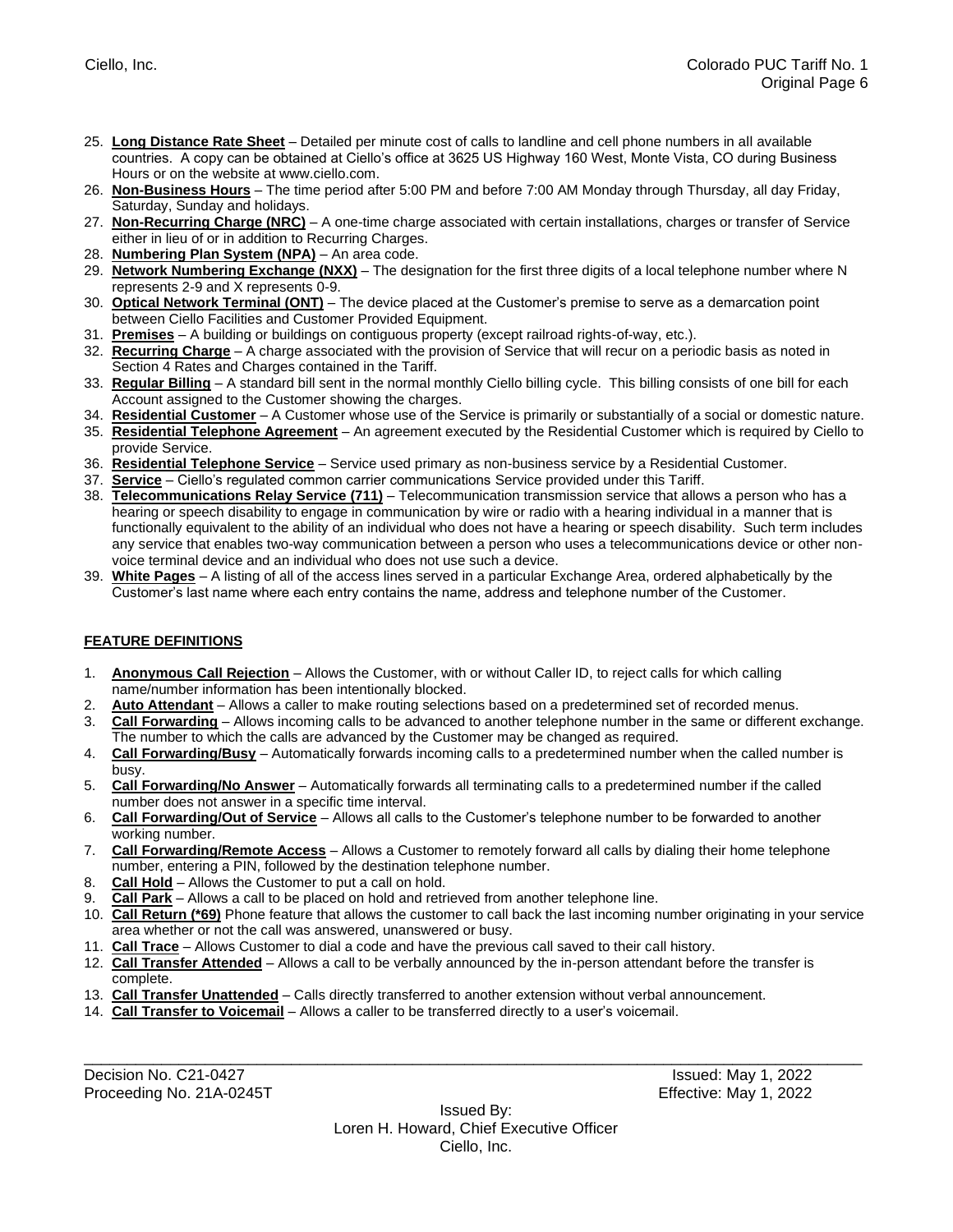- 15. **Call Waiting** A customer engaged in a telephone call is notified by a tone that a second call is being made to the same number. The user is able to talk to either party while keeping the other call on hold.
- 16. **Caller ID Blocking** Permanently blocks the Caller ID Name and Number so when an outbound call is made, the called party sees the word "private" instead of the ID information. This feature is not enabled by a code. It must be set up by Ciello.
- 17. **Caller ID Name & Number** Allows a Customer to see the name and telephone number of the calling party.
- 18. **Caller ID On Call Waiting** Allows the Customer to view the name and number of a waiting call. The display appears between the first and second tones alerting the Customer that another call is coming in.
- 19. **Directed Call Pick-up** Allows a user to answer a call this is currently ringing on another telephone number.
- 20. **Distinctive Ring** Allows for a distinctive ring tone on incoming calls to an access line. This is achieved by assigning an additional telephone number to the access line.
- 21. **Do Not Disturb** Allows Customers to send all calls directly to voicemail.
- 22. **Find-me/Follow-me** When a Customer's main telephone number is called, this feature allows the Customer to program multiple telephone numbers that will be used sequentially to attempt to deliver the telephone call to the Customer.
- 23. **Hosted PBX Service** A cloud-based telephony solution managed by Ciello or its agents.
- 24. **Hunting Line Number** Allows sequential ringing of available telephones for use in applications such as call centers. When a call comes into the hunt group, a hunting algorithm will decide which telephone to ring.
- 25. **Line Monitoring** Allows a user to monitor the status of another telephone number.
- 26. **Mobile & Desktop Soft App** Software that can be loaded on a mobile device or desktop that provides soft telephone functionality. These applications may be used in lieu of or in conjunction with traditional telephone sets.
- 27. **Music on Hold** Customer can configure music and recordings to be played to callers on hold.
- 28. **Nomorobo** Customer can block robo calls from known telemarketing telephone numbers.
- 29. **Paging** Allows a user to dial a code to access an internal paging system.
- 30. **Pick-up Group –** Allows multiple telephone numbers to be assigned to a pick-up group whereby any member of this group can answer an incoming call by dialing the appropriate code.
- 31. **Reserved Telephone Numbers –** Telephone numbers reserved by customers for future use.
- 32. **Screen Sharing** Facilitates collaboration between users by giving them the ability to share content displayed on their screens.
- 33. **Selective Call Rejection** Enables a Customer to reject call attempted from up to 32 numbers of calling parties by dialing a code and the telephone numbers of calls to be rejected. Any call attempts to the Customer from these numbers will be prevented from terminating to the Customer and will instead be connected to an announcement informing the caller that the call is not presently being accepted by the called party. A Customer may also reject future calls from the most recent call received by dialing a code after completing the call.
- 34. **Shared Lines** Allows multiple telephones to share the same internal extension number.
- 35. **Sidecar** A device that allows a user to program additional speed dial locations, monitored lines and shared line buttons. This device is used in conjunction with an IP telephone.
- 36. **Simultaneous Ring** Allows multiple telephones to ring at one time. When the call is picked up either by the Customer or voicemail, the other telephones stop ringing. At least one of the telephone numbers must have service provided by Ciello.
- 37. **Snapback** Refers to porting a number back to the source carrier. For example, a telephone number ports from carrier A to B. Immediately after, the Customer realizes they are not prepared to take the number and need to immediately request the number move back to carrier A. Carrier A is not obligated to honor the Snapback.
- 38. **Speed Dial** Allows a user to store codes that are associated with frequently dialed telephone numbers.
- 39. **Team Messaging** Allows instant messaging (IM) to be sent between team members.
- 40. **Three-Way Calling** The capability to add a third party to an existing conversation.
- 41. **V-Fax** Allows a Customer to receive faxes via email. This is accomplished by converting faxes into PDF files.
- 42. **Video Conferencing** Combines audio, high-definition video, Screen Sharing, messaging and presence notification to facilitate virtual meetings over an IP connection. This feature is used in conjunction with Hosted PBX service.
- 43. **Voicemail** Allows callers to leave a message for the Customer. These messages can be accessed over the phone or sent to an email address.

\_\_\_\_\_\_\_\_\_\_\_\_\_\_\_\_\_\_\_\_\_\_\_\_\_\_\_\_\_\_\_\_\_\_\_\_\_\_\_\_\_\_\_\_\_\_\_\_\_\_\_\_\_\_\_\_\_\_\_\_\_\_\_\_\_\_\_\_\_\_\_\_\_\_\_\_\_\_\_\_\_\_\_\_\_\_\_\_\_\_ Decision No. C21-0427 Issued: May 1, 2022 Proceeding No. 21A-0245T Effective: May 1, 2022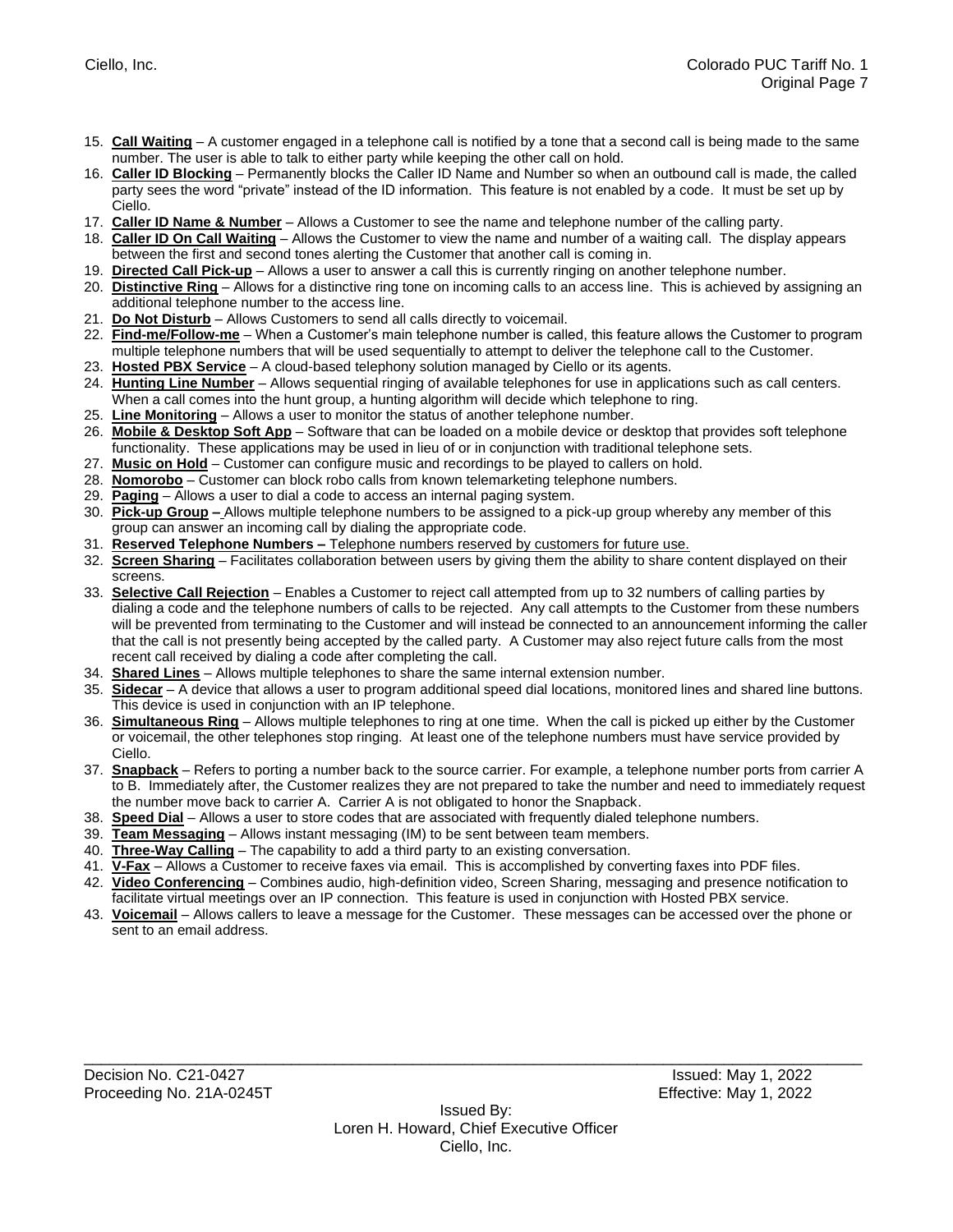# **2. SECTION 2 – RATES AND REGULATIONS**

## **2.1. Undertaking of Company**

- 2.1.1. Ciello installs, operates, and maintains communication Service provided hereunder in accordance with the terms and conditions set forth under this Tariff. It may act as the Customer's agent for ordering access connection facilities provided by other carriers or entities when authorized by the Customer to allow connection of a Customer's location to Ciello's network. The Customer shall be responsible for all charges due for such arrangements.
- 2.1.2. Ciello's Service is available twenty-four (24) hours per day, seven (7) days per week.
- 2.1.3. These rates, rules, terms and conditions contained herein are subject to change pursuant to the rules and regulations of the CPUC.

## **2.2. Use of Service**

- 2.2.1. Service provided under this Tariff may be used only for the transmission of communications in a manner consistent with the terms of this Tariff and regulations of the CPUC.
- 2.2.2. Service provided under this Tariff shall not be used for unlawful purposes. Service will not be furnished if any law enforcement agency, acting within its jurisdiction, advises that such Service is being used in violation of the law.

## **2.3. Limitations**

- 2.3.1. Service is offered subject to the availability of the necessary Facilities or equipment subject to the provisions of this Tariff. The obligation of Ciello to provide Service is dependent upon its ability to procure, construct and maintain Facilities that are required to meet the Customer's order for Service. Ciello will make all reasonable efforts to secure the necessary Facilities.
- 2.3.2. Ciello reserves the right to discontinue Service without notice when any of the following are encountered:
	- 2.3.2.1. If a safety condition that is immediately dangerous or hazardous to life, physical safety or property exists.
	- 2.3.2.2. Upon order by an appropriate court, the CPUC, or any other duly authorized public authority.
	- 2.3.2.3. If Service, having already been properly disconnected, has been restored by someone not authorized by Ciello.
	- 2.3.2.4. Violation of any CPUC rule or municipal ordinance that may adversely affect the safety of any person or the integrity of Ciello's Service.
	- 2.3.2.5. Failure of the Customer to permit Ciello reasonable access to Ciello's Facilities or equipment.
	- 2.3.2.6. The Customer obtained Service by subterfuge. Subterfuge includes, without limitation, obtaining Service in another person's name with the intent to avoid outstanding charges and applying for new Service at a location where a person has outstanding charges where such person continues to reside.
- 2.3.3. Ciello offers business text messages when available. Ciello will neither be liable for errors in transmission nor for failure to establish connections.
- 2.3.4. Ciello will use reasonable efforts to maintain its Facilities and equipment furnished to the Customer. Ciello may substitute, change or rearrange any equipment or Facility at any time. Ciello shall have the right to make necessary repairs or changes to Facilities and will have the right to suspend or interrupt Service temporarily for the purpose of making the necessary repairs or changes to the Ciello system. When such suspension or interruption of Service for any appreciable period is necessary, Ciello will give the Customers who may be affected reasonable notice thereof as circumstances will permit and will prosecute the work with reasonable diligence, and if practicable at a time that will cause the least inconvenience. Ciello will take reasonable steps to notify the Customer in advance of extended maintenance requirements. Ciello shall make its best effort to provide emergency service available when it knows that interruption of Service affects a significant portion of customer base and when it knows, based upon prior experience, that the interruption may last more than four (4) hours during the hours of 8:00 AM to 10:00 PM.

## **2.4. Liabilities of Ciello**

2.4.1. Ciello's liability for damages arising out of mistakes, omissions, interruptions, delays, errors, or defects in the installation, provisioning, termination, maintenance, repair or restoration occurring while furnishing Service and not caused by the negligence of the Customer, commences upon activation of Service. In no event does Ciello's liability exceed an amount equivalent to the proportionate charge to the Customer for the period of

\_\_\_\_\_\_\_\_\_\_\_\_\_\_\_\_\_\_\_\_\_\_\_\_\_\_\_\_\_\_\_\_\_\_\_\_\_\_\_\_\_\_\_\_\_\_\_\_\_\_\_\_\_\_\_\_\_\_\_\_\_\_\_\_\_\_\_\_\_\_\_\_\_\_\_\_\_\_\_\_\_\_\_\_\_\_\_\_\_\_ Decision No. C21-0427 Issued: May 1, 2022 Proceeding No. 21A-0245T Effective: May 1, 2022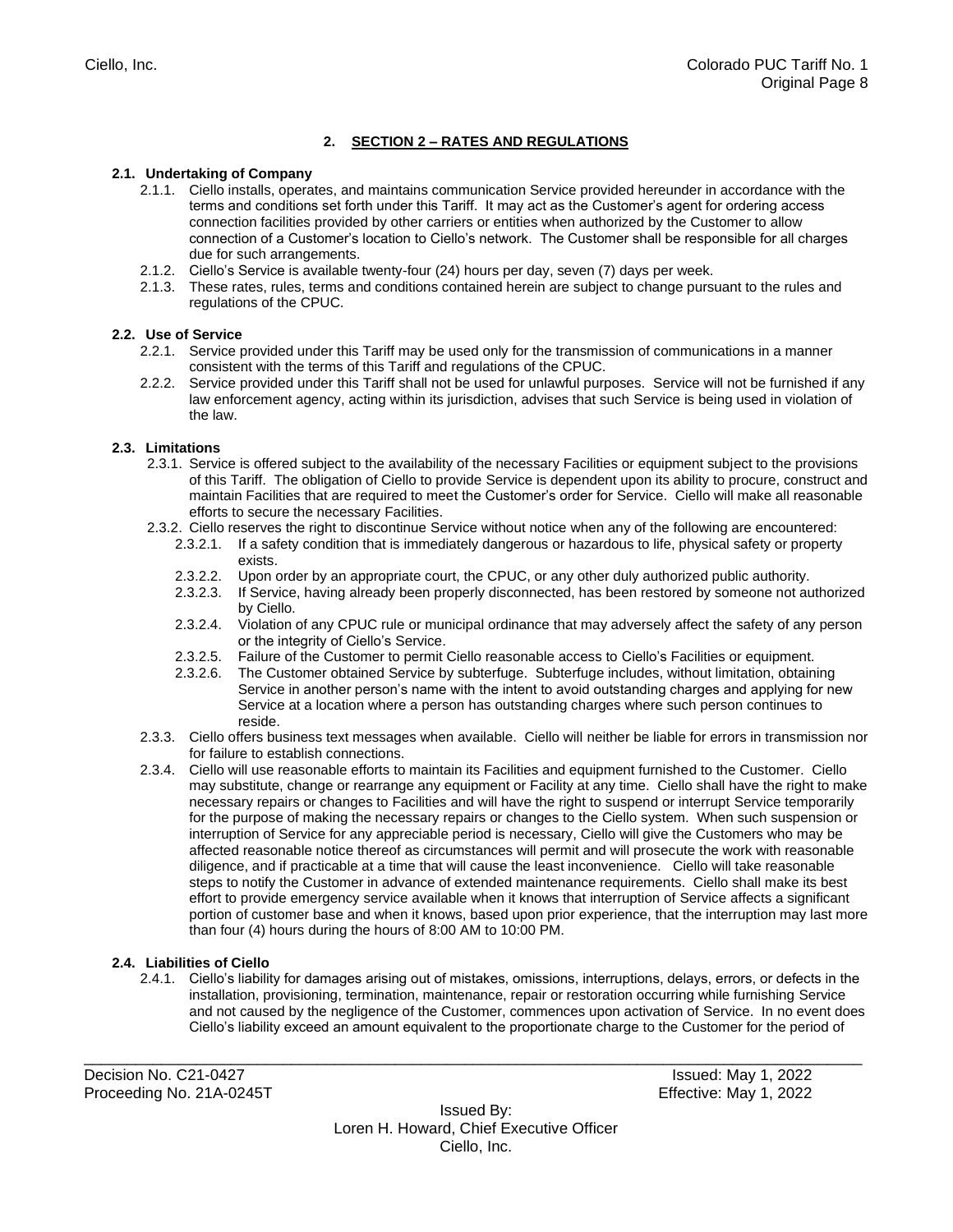Service during which such mistakes, omissions, interruptions, delays, errors, or defects occur. For the purpose of computing such amount, a month is considered to have thirty (30) days. Credit will be calculated pursuant to Section 2.16 of this Tariff.

- 2.4.2. When the facilities of other carriers are used in establishing connections to points not reached by Ciello's Facilities, Ciello is not liable for any act or omission of the other carrier(s). The Customer will indemnify and hold harmless Ciello from any third-party claims for such damages referred to in Section 2.4.1.
- 2.4.3. In no event will Ciello be responsible for consequential damages or lost profits suffered by a Customer as a result of interrupted or unsatisfactory Service. Ciello will not be liable for claims or damages resulting from or caused by: (i) Customer's fault, negligence, or failure to perform Customer's responsibilities; (ii) claims against Customer by another party; (iii) any act or omission of any other party, or (iv) equipment or service furnished by a third-party.
- 2.4.4. Ciello does not guarantee or make any warranty with respect to any equipment provided by it or leased on the Customer's behalf where such equipment in locations containing an atmosphere which is explosive, prone to fire, dangerous, or otherwise unsuitable for such equipment. The Customer shall indemnify and hold Ciello harmless from any and all loss, claims, demands, suits, or other actions, or any liabilities whatsoever, whether suffered, made, instituted, or asserted by the Customer or by any other party or persons, for any personal injury or death of any person or persons, and for any loss, damage or destruction of any property, whether owned by the Customer or others, caused or claimed to have been caused directly or indirectly by the installation, operation, failure to operate, maintenance, removal, presence, condition, location, or use of such equipment so used.
- 2.4.5. Ciello is not liable for any defacement of or damage to the premises of a Customer resulting from the furnishing of Service or the attachment of equipment, instruments, apparatus, and associated wiring furnished by Ciello on such Customer's premises, or by the installation or removal thereof, when such defacement or damage is not the result of Ciello's negligence. No agents or employees of other participating carriers shall be deemed to be agents or employees of Ciello without written authorization. The Customer will indemnify and hold Ciello harmless from any claims of the owner of the Customer's premises or other third-party claims for such damages.
- 2.4.6. Ciello and Customer shall be excused from performance under this Tariff and under the Application for Service for any period, and to the extent that Ciello is prevented from providing Service pursuant hereto, in whole or in part, as a result of delays caused by the Customer or any other party or an Act of God, government agency, war, civil disturbance, court order, lockouts or work stoppages, or other labor difficulties, third-party nonperformance (including the failure of performance for reasons beyond the control of common carriers, including IXC or a LEC, suppliers and subcontractors),or other causes beyond Ciello's reasonable control, including failures or fluctuations in electrical equipment, and such nonperformance not deemed a condition of this Tariff or of the Application for Service or grounds for termination of Service. Both Ciello and the Customer retain all rights of recourse against any third party for any failures which may create a force majeure condition.
- 2.4.7. Ciello is not liable for damages, including usage charges, the Customer may incur as a result of the unauthorized use of the Customer's telephone facilities. This unauthorized use of the Customer's facilities includes, but is not limited to, the placement of calls from the Customer's premises, and the placement of calls through Customer-provided equipment that are transmitted or carried on Ciello's network.
- 2.4.8. Where there is a connection via Customer-provided terminal equipment or Customer-provided communications systems, the point of demarcation shall be defined as the Customer facing part (RJ-11 interface or equivalent) on Ciello's equipment. Ciello shall not be held liable for Customer-provided access media or equipment. Any maintenance service or equipment arrangements to be provided by Ciello shall be addressed on an individual case basis.
- 2.4.9. Ciello will not be responsible if any changes in Service cause hardware or software not provided by Ciello to become obsolete, require modification, or alternation, or otherwise affect the performance of such hardware or software.
- 2.4.10. Ciello shall use reasonable efforts to make Service available by the estimated service due date. Ciello shall not be liable whatsoever for any damages resulting from delays in meeting the estimated service due date. Such delays include, but are not limited to, delays in obtaining necessary regulatory approvals for construction, delays in obtaining rights-of-way approvals, delays in actual construction work being done by Ciello's vendor(s), and any delays due to any LEC where Ciello is relying upon such LEC to meet such estimated due date which is beyond Ciello's control.

\_\_\_\_\_\_\_\_\_\_\_\_\_\_\_\_\_\_\_\_\_\_\_\_\_\_\_\_\_\_\_\_\_\_\_\_\_\_\_\_\_\_\_\_\_\_\_\_\_\_\_\_\_\_\_\_\_\_\_\_\_\_\_\_\_\_\_\_\_\_\_\_\_\_\_\_\_\_\_\_\_\_\_\_\_\_\_\_\_\_ Decision No. C21-0427 Issued: May 1, 2022 Proceeding No. 21A-0245T Effective: May 1, 2022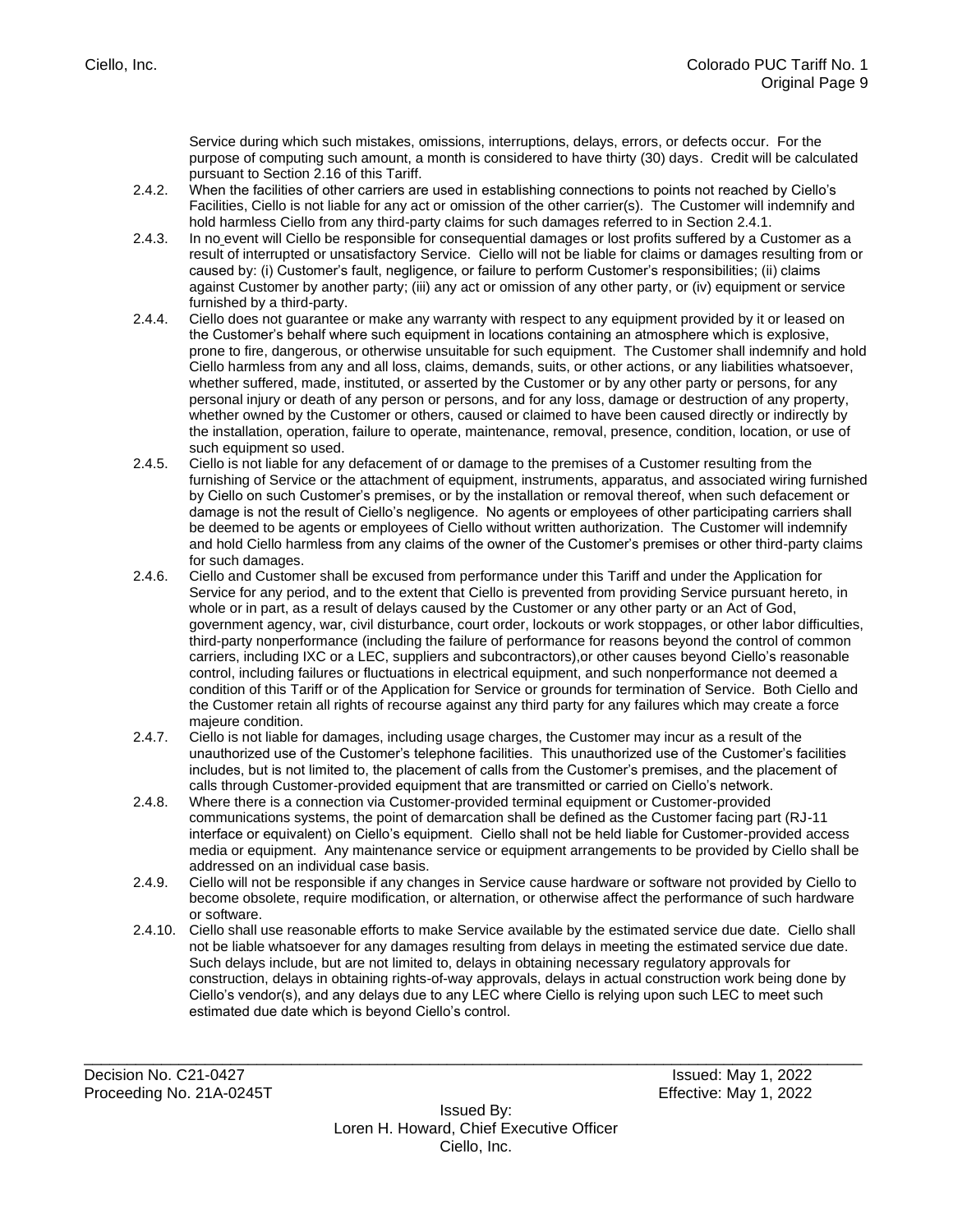- 2.4.11. With respect to Service, materials, and equipment provided hereunder, Ciello makes no promises, agreements, understandings, representations, or warranties, expressed or implied, and hereby expressly disclaims all warranties, expressed or implied, not stated in this Tariff, and in particular disclaims all warranties of merchantability and fitness for particular purpose.
- 2.4.12. Ciello will at its sole discretion extend Service under current rates and tariffs at no expense to a Customer where financially feasible.

## **2.5. Fiber Optic Cable Extension**

- 2.5.1. All Fiber optic cable extensions constructed shall be part of Ciello's Facilities up to the point of delivery.
- 2.5.2. The location of the extension origin and the route to be followed in the construction of an extension shall be determined by Ciello's engineering department. The origin will not necessarily be the most proximate point to the existing Facilities from the point of delivery.
- 2.5.3. A properly recorded utility easement will be required for any fiber optic cable extension. Ciello will not begin installation until all easements are obtained.

## **2.6. Construction Standards**

Construction, except where modifications are necessary because of existing conditions, will be in conformance with the specifications for telecommunications facilities developed by the National Electric Safety Code.

#### **2.7. Responsibilities of the Customer**

- 2.7.1. The Customer must initiate an Application for Service pursuant to Section 2.11 of this Tariff.
- 2.7.2. The Customer may not, nor may the Customer permit others to rearrange, disconnect, remove, attempt to repair, or otherwise interfere with any of the Facilities or equipment installed by Ciello except upon the written consent of Ciello. The equipment Ciello provides or installs at the Customer premise for use in connection with the Service shall not be used for any purpose other than for which it was provided.
- 2.7.3. The Customer shall ensure that the Customer's equipment is properly interfaced with Ciello's Facilities or Service. If the FCC or some other appropriate certifying body certifies terminal equipment as being technically acceptable for direct electrical connection with Facilities, Ciello will permit such equipment to be connected with Ciello's Facilities without the use of protective interface devices.
- 2.7.4. The Customer shall be responsible for securing its telephone equipment against being used to place fraudulent calls using Ciello's Service. The Customer shall be responsible for payment of all applicable charges for fraudulent use of the Service.
- 2.7.5. Ciello shall be indemnified and held harmless by the Customer against claims of libel, slander, or the infringement of copyright, or for the unauthorized use of any trademark, trade name, or service mark, arising from the material transmitted over Ciello's Service; against claims for infringement of patents arising from, combining with, or using in connection with Ciello's Service, or the equipment of the Customer; against all other claims arising out of any act of omission of the Customer in connection with Ciello's Service.
- 2.7.6. The Customer shall be liable for:
	- 2.7.6.1. Loss due to theft, fire, flood, or other destruction of Ciello's equipment or Facilities on Customer's premises.
	- 2.7.6.2. Reimbursing Ciello for damages to Facilities or equipment caused by the negligence or willful acts of the Customer's officers, employees, agents, or contractors.
	- 2.7.6.3. Charges incurred from third-parties for Service or service calls made to the Customer's premises or on the Customer's leased or owned telephony equipment unless Ciello specifically authorizes said visit or repairs in advance of the occurrence and Ciello agrees in advance to accept the liability for said repairs or visit.
	- 2.7.6.4. Payment for all Ciello service charges incurred through usage or direct action on the part of the Customer.
- 2.7.7. The Customer may be required to verify in writing that it is duly authorized to order Service at all locations designated by the Customer for Service and assumes financial responsibility for all locations designed by the Customer to receive Ciello's Service.
- 2.7.8. The Customer is prohibited from using Ciello's name and trademark on any of the Customer's products or services.
- 2.7.9. Ciello shall not be liable for and Customer shall indemnify Ciello against all claims for damages or injury to persons or property unless such damage or injury is due to Ciello's sole negligence.

\_\_\_\_\_\_\_\_\_\_\_\_\_\_\_\_\_\_\_\_\_\_\_\_\_\_\_\_\_\_\_\_\_\_\_\_\_\_\_\_\_\_\_\_\_\_\_\_\_\_\_\_\_\_\_\_\_\_\_\_\_\_\_\_\_\_\_\_\_\_\_\_\_\_\_\_\_\_\_\_\_\_\_\_\_\_\_\_\_\_ Decision No. C21-0427 Issued: May 1, 2022 Proceeding No. 21A-0245T Effective: May 1, 2022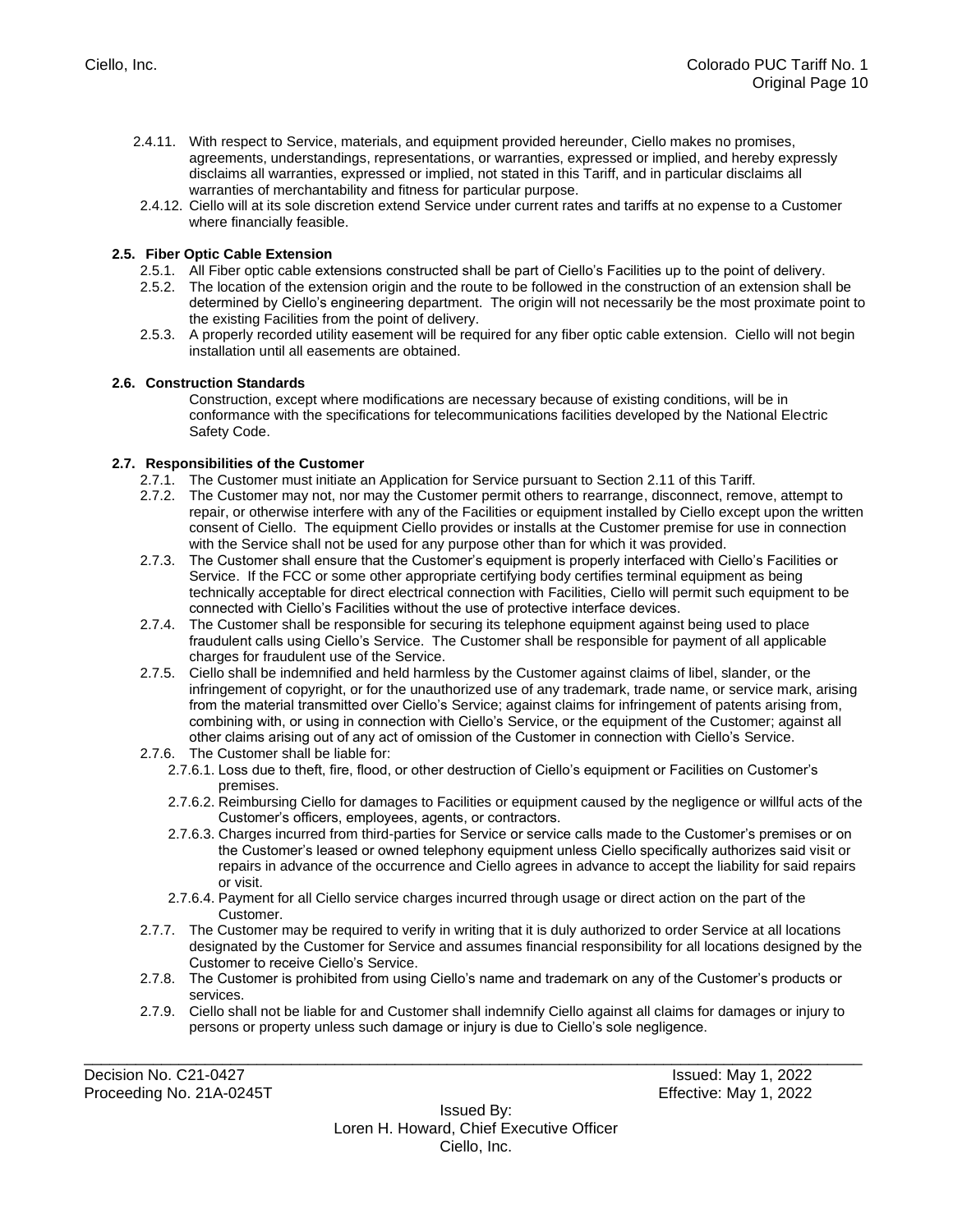#### **2.8. General Requirements**

Ciello will not furnish, install, own, or maintain any telecommunications equipment beyond the point of delivery. Ciello will furnish and install the ONT and appropriate power supply for the ONT. The Customer will provide a location for the installation of Ciello's ONT and other equipment necessary for Ciello to provide Service. The Customer will install and maintain wiring and equipment on the Customer's side of the point of delivery at the Customer's expense and in accordance with all laws, local ordinances, this Tariff, and the latest edition of the National Electric Safety Code.

#### **2.9. Access**

The Customer shall allow Ciello employees or agents to enter the Customer's premises at reasonable times for the purpose of installing, inspecting, examining, testing, servicing, repairing, or removing Ciello's equipment or other property incident to the furnishing of Service to the Customer.

#### **2.10. Unauthorized Use**

Service is provided for the sole use of the Customer.

## **2.11. Application for Service**

- 2.11.1. Applicants wishing to obtain Service must initiate an Application for Service which may include the Customer's authorization for Ciello to instruct other carriers and vendors to provide certain service on the Customer's behalf. Ciello will obtain the proper authorization from the Customer where necessary, pursuant to CPUC and FCC regulations
- 2.11.2. Where the Customer cancels an Application for Service prior to the start of installation or construction of Service, no charge applies. Where installation of Service has been started prior to the cancellation, a cancellation charge equal to the cost incurred by Ciello will be assessed. The costs incurred by Ciello will include the direct and indirect costs of Facilities; the cost of installation, including design preparation, engineering, supply expense, labor and supervision, general and administrative, and any other costs resulting from the preparation, installation, and removal effort.
- 2.11.3. The following information must be received in order for a residential Application for Service to be processed: Legal Name **Mailing Address** Date of Birth<br>
Social Security Number Physical Address Telephone Number Social Security Number
- 2.11.4. The following information must be received in order for a commercial Application for Service to be processed: Legal Name Mailing Address Phone Number Federal EIN Physical Address

#### **2.12.Establishing Credit, Deposits, and Advance Payments**

- 2.12.1. Ciello requires a new residential Applicant for Service to provide their social security number and a commercial Applicant for service to provide an EIN to satisfactorily establish credit. With permission from Customer, Ciello may run a utility credit check or Customer may provide a letter of credit to verify acceptable credit history. If Customer declines to provide their social security number or EIN, a security deposit will be required. If a Customer has multiple Accounts, all Accounts have to meet the minimum credit requirements to avoid paying a security deposit.
- 2.12.2. Any Applicant who previously has been a Customer of Ciello and whose Service has been discontinued for nonpayment shall be required, before Service is provided, to pay all amounts due Ciello.
- 2.12.3. The term of the deposit will be for a minimum of one year. Deposits will be returned to the Customer provided the Account has billed twelve (12) consecutive months and has not been issued any delinquent notices or upon termination of Service.
- 2.12.4. Interest on security deposits shall be earned for the time held by Ciello and shall be calculated from the date the deposit is received by Ciello up to the date the deposit is credited to the Customer's Account.
- 2.12.5. Security deposits are calculated as follows:
	- 2.12.5.1. Standard option will be two (2) times the monthly charge.
	- 2.12.5.2. Auto pay option will be one (1) times the monthly charge.
	- 2.12.5.3. If Customer is disconnected for non-payment, the standard deposit option as stated above applies.

Decision No. C21-0427 Issued: May 1, 2022 Proceeding No. 21A-0245T Effective: May 1, 2022

Issued By: Loren H. Howard, Chief Executive Officer Ciello, Inc.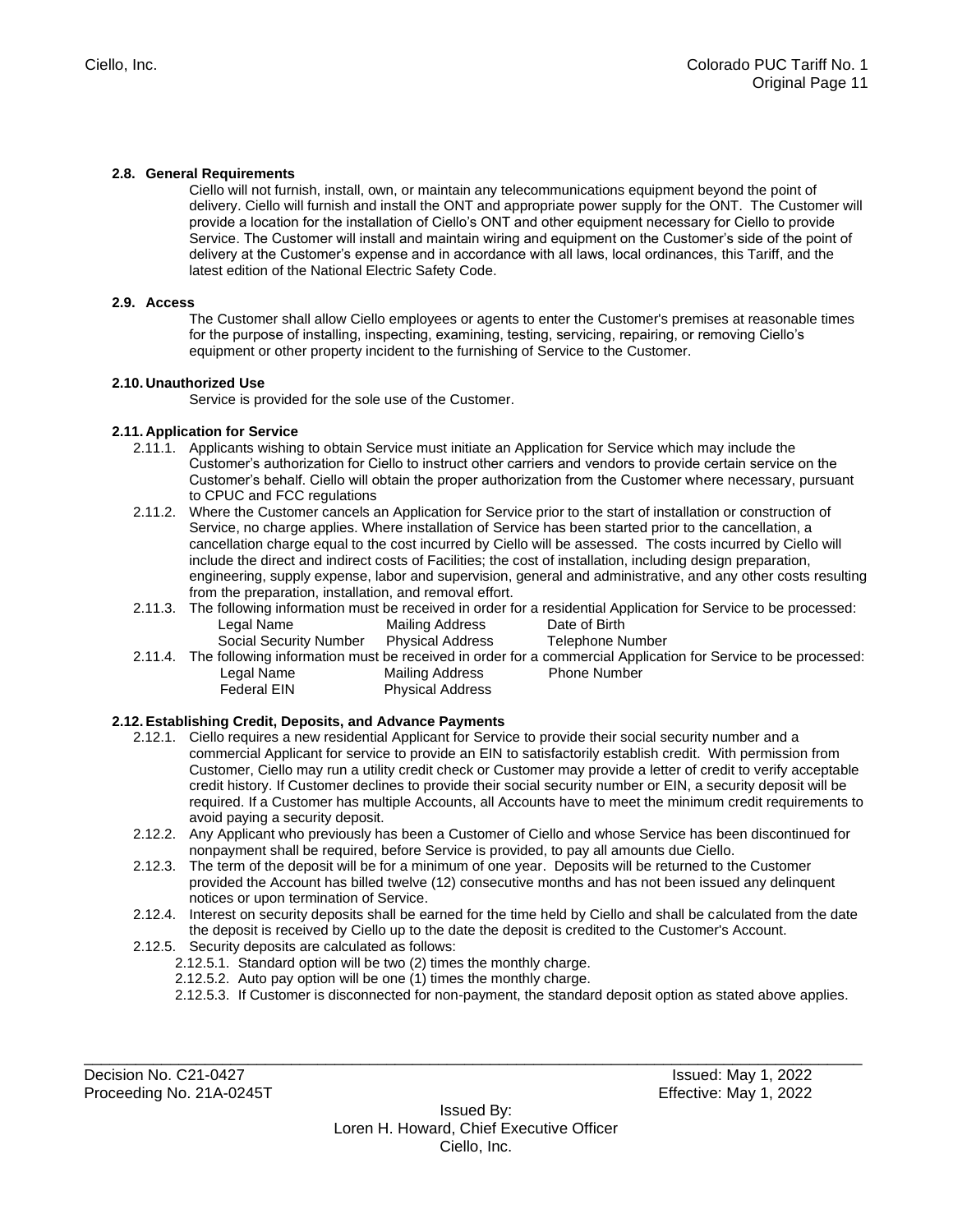## **2.13.Payment of Charges**

- 2.13.1. The Customer is responsible for the payment of all charges for Facilities and Service ordered by Customer and furnished by Ciello.
- 2.13.2. For billing of monthly charges, Service is established upon the day in which Ciello notifies the Customer of installation and successful testing of the Customer's Service
- 2.13.3. Usage charges will be billed monthly in arrears. Customer will be billed for all usage accrued beginning immediately upon access to the Service. Customers will be billed for usage occurring during their specific billing cycle. The rates charged to a Customer for a billing cycle will be the rates in effect on the first day of the Customer's billing cycle.
- 2.13.4. Monthly charges for all flat rate Service are billed in advance of service and reflect the rates in effect as of the date of the statement. A Customer's first statement may contain charges from previous periods for Service provided from the date of installation through the current statement period but shall not exceed the charges for two (2) months of Service and any associated taxes and surcharges.
- 2.13.5. Bills may be paid by mail, online, telephone or in person at the business office of Ciello or an agency authorized to receive such payment. All charges for Service are payable only in United States currency. Payment may be made by cash, check, money order, cashier's check, or major credit card. Customer payments are considered prompt when received by Ciello or its agent by the due date on the bill. Amounts not paid within thirty (30) days after the date of statement will be considered past due. If the last calendar day for remittance falls on a Sunday, legal holiday, or other day when the offices of Ciello are not open to the public, the final payment date shall be extended through the next business day.
- 2.13.6. The Customer is responsible to pay Ciello for all toll calls or other third-party charges resulting from the origination of calls to points outside the local exchange and for charges or calls billed to the Customer's number.
- 2.13.7. When Ciello receives notice of non-sufficient funds (NSF) for checks or electronic checks, the amount of the check will be reapplied to the Account, a \$50.00 NSF fee will be added and the Customer will be notified requesting payment within ten (10) calendar days in the form of guaranteed funds. Checks and electronic checks issued to avoid disconnection and received back as NSF for first time occurrences, the consumer will be called and given two (2) days to bring in cash or guaranteed funds. Anytime thereafter, the Service will be disconnected and all fees will apply. An Account will be deemed a "cash only" Account if Ciello receives more than one (1) NSF check in a twelve (12) month period. The Customer will be sent a letter informing them they are on a cash basis only.
- 2.13.8. If Service is suspended/disconnected by Ciello in accordance with the provisions of this Tariff and later restored, restoration of Service will be subject to all applicable installation charges.
- 2.13.9. A disconnection notice will be sent to any Customer with a delinquent Account that is more than one month in arrears. Ciello will attempt to contact a Customer concerning payment of a delinquent Account prior to disconnection by mailing a disconnection notice and making an automated phone notification. In unusual circumstances other methods of contacting the Customer may be used. All Accounts are subject to disconnection if not paid by the date on the disconnect notice. If payment is not received by 7:30 a.m. on the date stated on the disconnection notice, a \$30.00 delinquency charge will be assessed to the Account.
- 2.13.10. Customers whose Account has remained in good standing will be granted a one (1) week grace period prior to disconnection of Service for a delinquent Account. The Customer will be given a courtesy call before disconnection. Applicable fees will be charged at this time. The grace period will not be applicable to any Customer more than once every twelve (12) months or if Ciello determines Service was obtained fraudulently or without the authorization of Ciello or is being used for, or suspected of being used for, fraudulent purposes.

## **2.14. Medical Emergencies**

- 2.14.1. Ciello shall postpone disconnection of Service to a Residential Customer for sixty (60) days from the date of a medical certificate issued by a Colorado-licensed physician or health care practitioner acting under a physician's authority which evidences that disconnection of Service will aggravate an existing medical emergency or create a medical emergency for the Customer or a permanent resident of the Customer's household. A Customer may invoke this rule only once in any twelve consecutive months.
- 2.14.2. The certificate of medical emergency shall be in writing, sent to Ciello from the office of a licensed physician, and clearly show the name of the Customer or individual whose illness is at issue; the Colorado medical identification number, phone number, name, and signature of the physician or health care practitioner acting under a physician's authority certifying the medical emergency. Such certification shall be incontestable by

\_\_\_\_\_\_\_\_\_\_\_\_\_\_\_\_\_\_\_\_\_\_\_\_\_\_\_\_\_\_\_\_\_\_\_\_\_\_\_\_\_\_\_\_\_\_\_\_\_\_\_\_\_\_\_\_\_\_\_\_\_\_\_\_\_\_\_\_\_\_\_\_\_\_\_\_\_\_\_\_\_\_\_\_\_\_\_\_\_\_ Decision No. C21-0427 Issued: May 1, 2022 Proceeding No. 21A-0245T Effective: May 1, 2022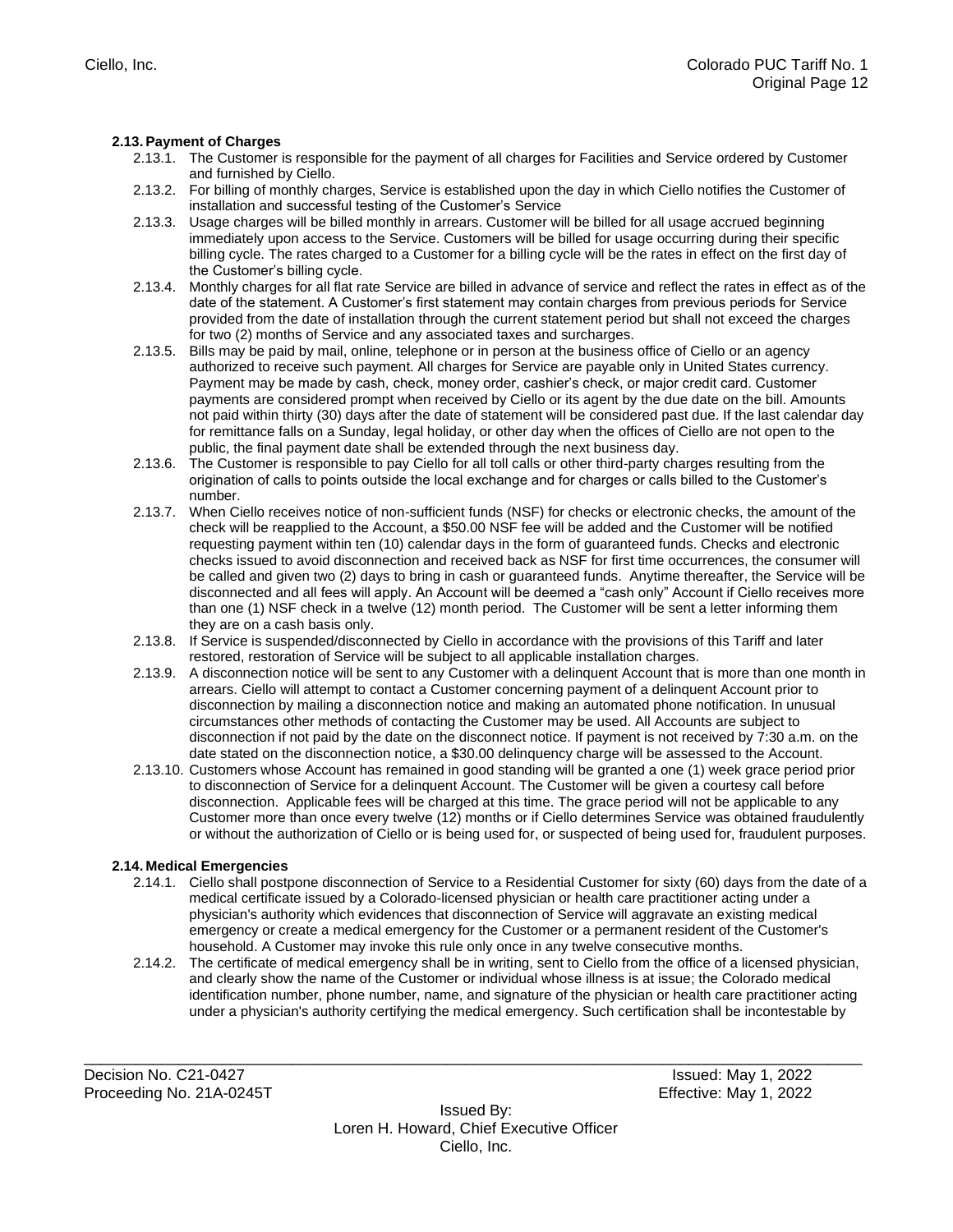Ciello as to the medical judgment, although Ciello may use reasonable means to verify the authenticity of such certification.

#### **2.15. Interruption of Service**

- 2.15.1. Credit allowances are only given for interruptions caused by the negligence by Ciello.
- 2.15.2. In the event the Customer's Service is interrupted and remains out of order for eight or more hours during a continuous 24-hour period after being reported by the Customer or is found to be out of order by Ciello (whichever occurs first), appropriate credit allowance shall be applied to the Customer's Account. Before giving such notice, the Customer shall ascertain that the trouble is not being caused by any action or omission by the Customer within their control, or is not in wiring or equipment, if any, furnished by the Customer and connected to Ciello's Facilities. An adjustment or refund shall be made giving one day credit for any outage or loss of Service for eight (8) or more hours during a 24-hour period. The adjustment will be calculated by dividing the number of days where Service was unavailable by thirty (30) and multiplying by the monthly Recurring Charge for the Service which was disrupted. For purposes of credit computation, every month shall be considered to have thirty (30) days.

## **2.16. Billing Disputes, Bill credits and Refunds**

- 2.16.1. Whenever Ciello over-bills a Customer for the Service, Ciello shall offer the Customer a refund. When the amount of the refund exceeds the charges for two months of Service and any associated taxes and surcharges, the Customer shall be offered the choice either to receive the refund as a one-time credit on the Customer's bill or as a one-time payment. If the Customer elects a one-time payment, Ciello shall mail the refund within thirty (30) days. Such over-billing shall not be subject to interest. Refunds for over-billing shall not be provided for a period of time exceeding two years.
- 2.16.2. Whenever a Customer makes a partial payment, Ciello shall apply it first to past due amounts and any associated taxes and surcharges in such a manner consistent with preserving Service, unless otherwise instructed by the Customer.
- 2.16.3. In the event of a billing dispute between the Customer and Ciello, Ciello may require the Customer to pay the undisputed portion of the bill to avoid disconnection of Service. Ciello shall make a prompt investigation appropriate to the case and report the results to the Customer. In the event the dispute is not reconciled, an immediate appeal by the Customer may be made to Ciello. If still unresolved, Ciello shall advise the Customer that a complaint may be registered with the CPUC.
- 2.16.4. Customers may contact Ciello via telephone at (800) 332-7634 with any questions regarding their bill. Ciello shall make adjustments to the Customer's statement to the extent that circumstances reasonably indicate that such changes are appropriate.
- 2.16.5. If a dispute is resolved in favor of the Customer and the Customer has withheld the disputed amount, no interest, credits or penalties will apply.

#### **2.17. Restoration of Service**

The restoration of Service shall be in accordance with this Tariff. If Service is disconnected by Ciello in accordance with Section 2.15 and later restored, restoration of Service will be subject to all applicable installation charges. If Service has been disconnected for non-payment and a Customer has requested reconnection, the Customer must pay a \$25.00 reconnect fee during normal business hours and \$100.00 during Non-Business Hours, appropriate security deposit, and the total amount past due associated with the Customer.

#### **2.18. Disconnection of Service by Customer**

- 2.18.1. A Customer whose Service is on a month-to-month basis can terminate their Service at any time. The Recurring Charge and associated taxes shall be pro-rated for the actual number of days in which Service has been provided with the unused portion of the Recurring Charge being refunded to the Customer. Long distance and other charges will be added to the Customer's final bill.
- 2.18.2. A Customer whose account is under a term agreement must pay out the remaining portion of the agreement and unbilled charges.

#### **2.19. Cancellation for Cause**

2.19.1. Ciello may discontinue Service or cancel an application for service without incurring any liability for any of the following reasons:

Decision No. C21-0427 Issued: May 1, 2022 Proceeding No. 21A-0245T Effective: May 1, 2022

\_\_\_\_\_\_\_\_\_\_\_\_\_\_\_\_\_\_\_\_\_\_\_\_\_\_\_\_\_\_\_\_\_\_\_\_\_\_\_\_\_\_\_\_\_\_\_\_\_\_\_\_\_\_\_\_\_\_\_\_\_\_\_\_\_\_\_\_\_\_\_\_\_\_\_\_\_\_\_\_\_\_\_\_\_\_\_\_\_\_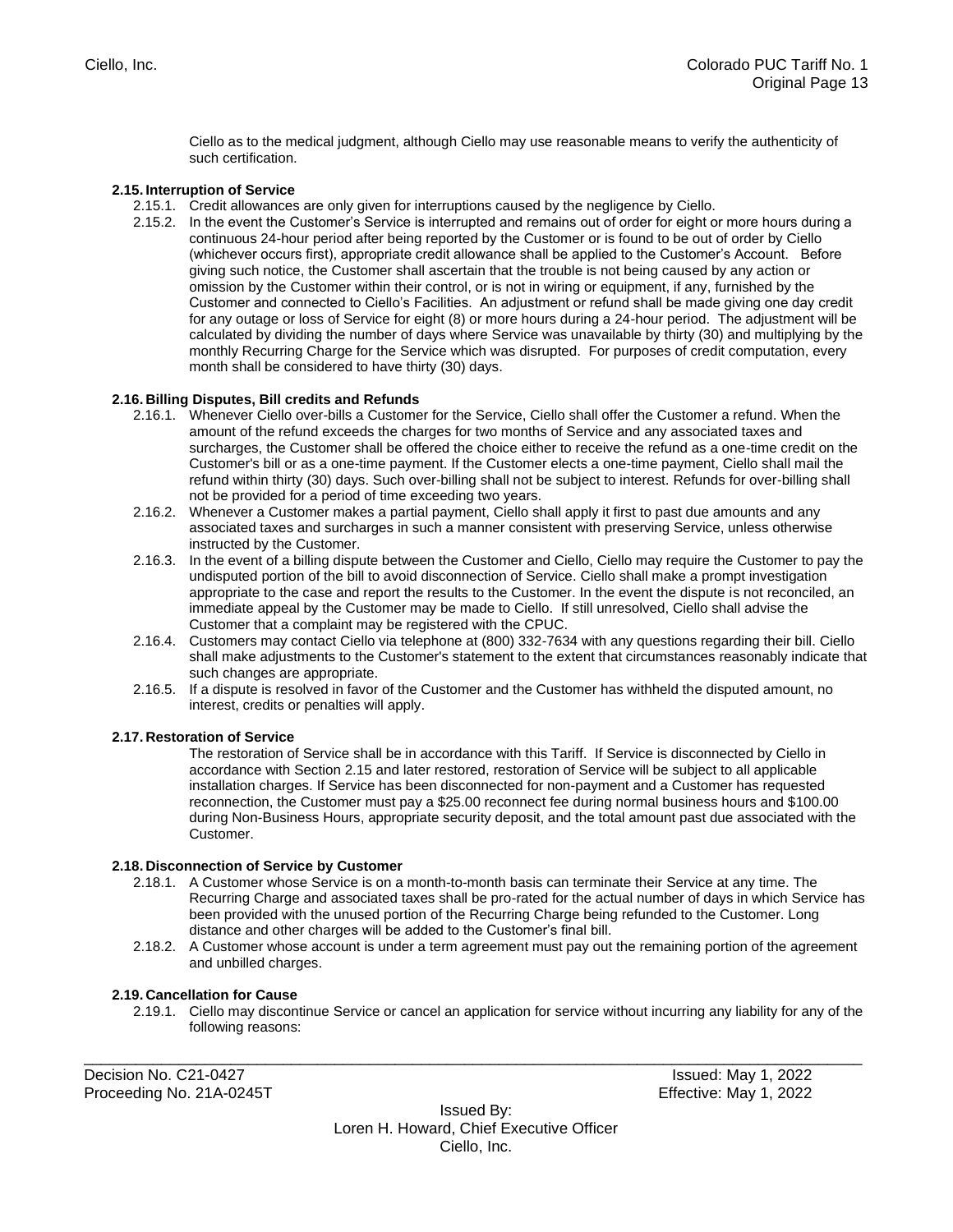- 2.19.1.1. Nonpayment of a delinquent bill for Service.
- 2.19.1.2. Violation of or noncompliance with any provision of law or Tariffs of Ciello.
- 2.19.1.3. Refusal to permit Ciello reasonable access to its Facilities for recovery, maintenance and inspection.
- 2.19.1.4. Interconnection of a device or line to Ciello Facilities contrary to Ciello's Tariff.
- 2.19.1.5. Use of Service in such a manner as to interfere with reasonable service to other Customers.
- 2.19.2. Service may be discontinued during normal business hours on or after the date specified in the notice of disconnection.
- 2.19.3. Ciello shall make reasonable efforts to contact the Customer to advise of the proposed disconnection and what steps must be taken to avoid disconnection.
- 2.19.4. Service shall not be disconnected unless written notice by first class mail is sent or delivered to the Customer at least ten (10) days prior to the date of the proposed disconnection.

#### **2.20. Notice and Communication**

The Customer shall designate on the application for Service, an address to which Ciello shall mail or deliver all notices and other communications and Ciello shall designate on the application for Service an address to which the Customer shall mail or deliver all notices and other communications

#### **2.21. Taxes, Surcharges and Utility Fees**

Customer is responsible for the payment of all federal, state and local taxes, surcharges, utility fees, or other similar fees (i.e., gross receipts tax, sales tax, municipal utilities tax, 911 surcharges or fees, universal service contributions, etc.) that may be levied by a governing body or bodies in conjunction with or as a result of the Service furnished under this Tariff. An additional charge shall be added to the Customer's bill for Service equal to the pro rata share of any occupation, franchise, business, license, excise privilege or other similar charge or tax, now or hereafter imposed upon the gross receipts or revenue of Ciello by any municipal taxing body or municipal authority whether by statute, ordinance, law or otherwise, and whether presently due or to hereafter become due. These charges will appear as a line item on the Customer's bill and are not included in the rates contained in this Tariff.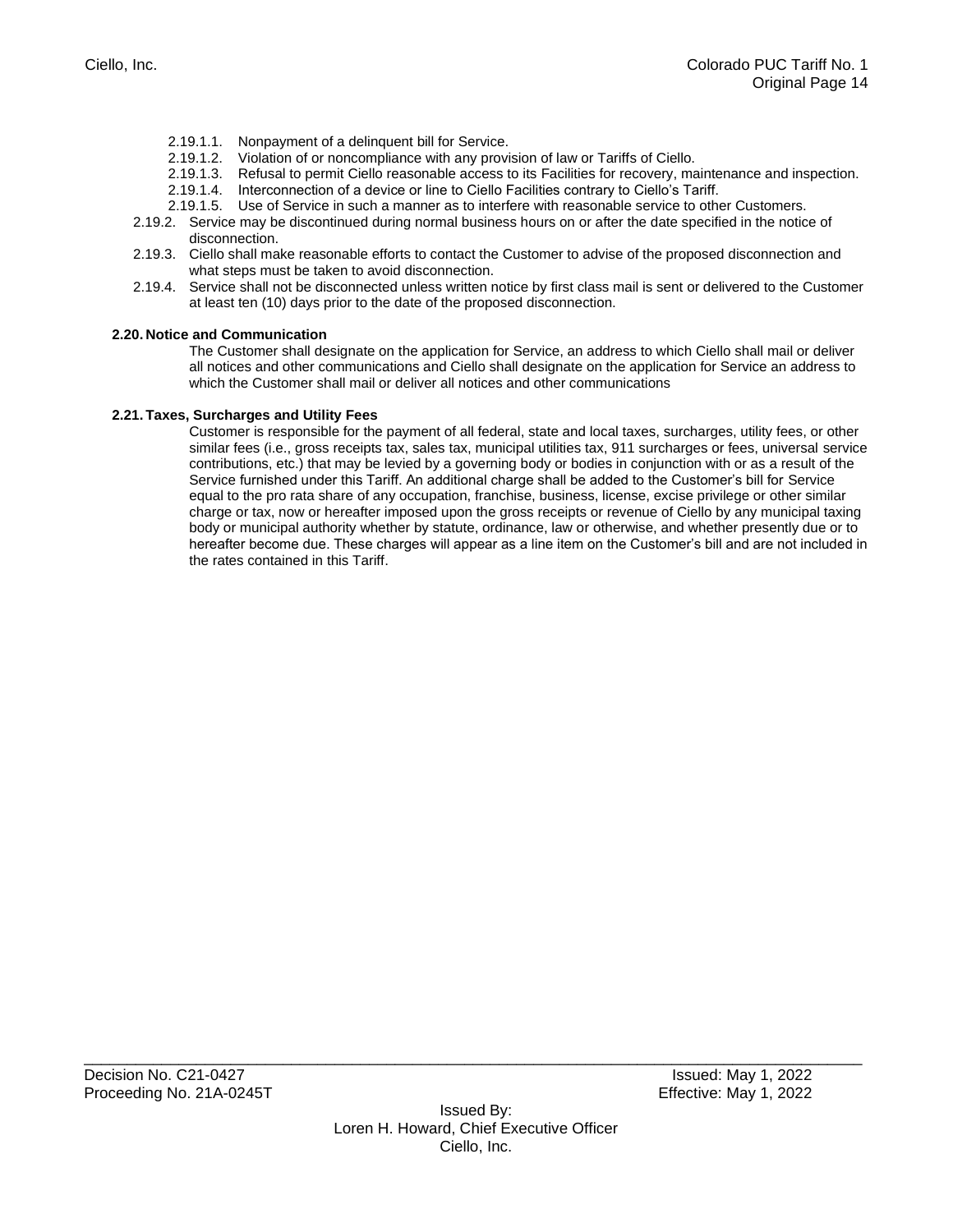# **3. SECTION 3 – DESCRIPTION OF SERVICE**

#### **3.1. General**

- 3.1.1. Ciello's Service provide a Customer with the ability to connect to Ciello's switching network which enable the Customer to:
	- 3.1.1.1. Place or receive calls to any phone number.
	- 3.1.1.2. Access to a full set of advanced call features.
	- 3.1.1.3. Access to E911 emergency service.
	- 3.1.1.4. Access Directory Assistance for the local calling area.
	- 3.1.1.5. Place or receive calls to toll free telephone numbers.
	- 3.1.1.6. Access Telecommunications Relay Service.
- 3.1.2. Customers will be able to place local calls to all telephone Customers within the same NPA/NXX as well as Customers in the local calling area for the rate center containing such NPA/NXX as defined in the ILEC's Local Exchange tariff, including any extended local areas covered under mandatory local calling plans outlined in the respective ILEC tariff. The local service territories served by Ciello are outlined in Section 5 of this Tariff.
- 3.1.3. Customers may subscribe to Residential or Commercial Service based on their Customer type and usage.
- 3.1.4. Only telephone numbers under the direct control of Ciello and its partners are covered under this Tariff. Any non-native numbers obtained by any means are not the responsibility of Ciello and its partners. Use of nonnative phone number could cause E911 service to not work properly.
- 3.1.5. In the event of an electrical power outage, E911 Service could be impacted after the battery life (if installed) on the ONT has been exhausted.
- 3.1.6. If there is a delay in the input of the Customer's registered location in the Automatic Location Identification (ALI) database, Customer's E911 service may be affected.
- 3.1.7. If Customer's Service is past due, Ciello may terminate the Service upon notice to Customer. If Ciello temporarily or permanently disconnects the Customer's Service because of failure to pay their bill, Ciello will stop providing E911 service.

#### **3.2. Residential Telecommunications Service**

3.2.1. Residential Telecommunication Service provides the Residential Customer with a single, voice-grade communications channel and the following features are included:

| Anonymous Call Rejection      | Call Waiting              | Nomorobo - Robo Call Blocking             |
|-------------------------------|---------------------------|-------------------------------------------|
| Call Forwarding               | Caller ID Blocking        | Selective Call Rejection (Call Screening) |
| <b>Call Forwarding Busy</b>   | Caller ID Name and Number | Simultaneous Ring                         |
| Call Forwarding No Answer     | Caller ID On Call Waiting | Three-way Calling                         |
| Call Forwarding Remote Access | Distinctive Ring          | Voicemail                                 |
| Call Return                   | Do Not Disturb            |                                           |
| Call Trace                    | Find-me/Follow-me         |                                           |

- 3.2.2. A Residential Customer will be charged applicable Non-recurring Charges and Recurring Charges.
- 3.2.3. Basic Telephone Service provides the features listed above and rated long distance to all points within the U.S. including Alaska, Hawaii, Canada, Puerto Rico and U.S. Virgin Islands. Rates to all other countries are listed on Ciello's website.
- 3.2.4. Unlimited Telephone Service provides the features listed above and unlimited calling to all points within the U.S. including Alaska, Hawaii, Canada, Puerto Rico and U.S. Virgin Islands. Rates to all other countries are listed on Ciello's website.

#### **3.3. Commercial Telecommunications Service**

- 3.3.1. Commercial Service provides the Commercial Customer with a single, voice-grade communications channel
	- and the following features:<br>Anonymous Call Rejection Call Forwarding Call Transfer – Voicemail Momorobo – Robo Call Blocking<br>Call Forwarding Busy Call Trace (\*57) Paging Call Forwarding Busy Call Trace (\*57) Paging<br>
	Call Forwarding No Answer Call Waiting Call Forwarding No Answer Call Forwarding Out of Service Caller ID Blocking Call Forwarding Remote Access Caller ID Name and Number Speed Dialing Call Hold Caller ID On Call Waiting Three-way Calling

Call Transfer – Unattended Music on Hold<br>Call Transfer – Voicemail Momorobo – Ro

Call Waiting **No Answer Call Rejection (Call Screening)**<br>Caller ID Blocking **Selection Screening** Simultaneous Ring

\_\_\_\_\_\_\_\_\_\_\_\_\_\_\_\_\_\_\_\_\_\_\_\_\_\_\_\_\_\_\_\_\_\_\_\_\_\_\_\_\_\_\_\_\_\_\_\_\_\_\_\_\_\_\_\_\_\_\_\_\_\_\_\_\_\_\_\_\_\_\_\_\_\_\_\_\_\_\_\_\_\_\_\_\_\_\_\_\_\_ Decision No. C21-0427 Issued: May 1, 2022 Proceeding No. 21A-0245T Effective: May 1, 2022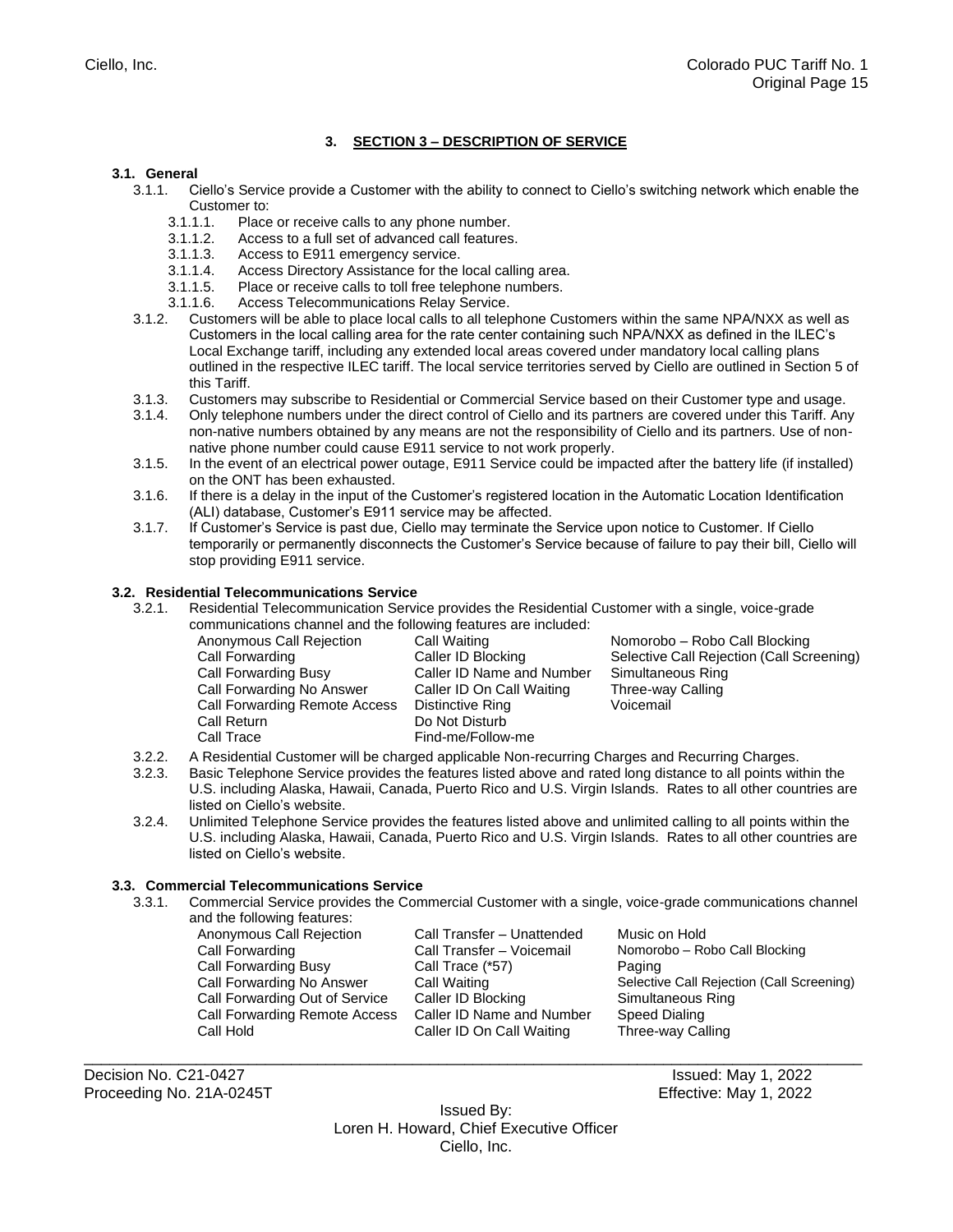|                  | Call Park<br>Call Return |                                                                                                          | Do Not Disturb<br>Find-me/Follow-me |                                                                   | Voicemail                                                                                                                                                                                                                                                                                                            |
|------------------|--------------------------|----------------------------------------------------------------------------------------------------------|-------------------------------------|-------------------------------------------------------------------|----------------------------------------------------------------------------------------------------------------------------------------------------------------------------------------------------------------------------------------------------------------------------------------------------------------------|
|                  |                          | Call Transfer - Attended                                                                                 | Line Monitoring                     |                                                                   |                                                                                                                                                                                                                                                                                                                      |
| 3.3.2.<br>3.3.3. |                          | countries are listed on Ciello's website.                                                                |                                     |                                                                   | Commercial Customers will be charged applicable Non-recurring Charges and Recurring Charges.<br>Basic Commercial Telephone Service provides the features listed above and Rated Long Distance to all<br>points within the US including Alaska, Hawaii, Canada, Puerto Rico and US Virgin Islands. Rates to all other |
| 3.3.4.           |                          | countries are listed on Ciello's website.                                                                |                                     |                                                                   | Unlimited Commercial Telephone Service provides the features listed above and unlimited calling to all points<br>within the US including Alaska, Hawaii, Canada, , Puerto Rico and US Virgin Islands. Rates to all other                                                                                             |
| 3.3.5.           |                          | over the internet. It works with an IP-enabled private branch exchange (PBX).                            |                                     |                                                                   | Session Initiation Protocol (SIP) Trunking is a method of sending voice and other communication services                                                                                                                                                                                                             |
|                  | $3.3.5.1$ .              | SIP Trunking - Local Service<br>Call Forward All<br>Call Forward Busy                                    |                                     | Call Forward Out of Service<br>Caller ID Number and Name Delivery |                                                                                                                                                                                                                                                                                                                      |
|                  |                          | U.S. Virgin Islands. Rates to all other countries are listed on Ciello's Website.                        |                                     |                                                                   | Rated Long Distance to all points within the U.S. including Alaska, Hawaii, Canada, Puerto Rico and                                                                                                                                                                                                                  |
|                  | 3.3.5.2.                 | SIP Trunking - Unlimited Service<br>Call Forward All                                                     |                                     | Call Forward Out of Service                                       |                                                                                                                                                                                                                                                                                                                      |
|                  |                          | Call Forward Busy<br>and US Virgin Islands. Rates to all other countries are listed on Ciello's website. |                                     | Caller ID Number and Name Delivery                                | Includes unlimited calling to all points within the US including Alaska, Hawaii, Canada, Puerto Rico,                                                                                                                                                                                                                |
|                  | 3.3.5.3.                 | SIP Trunking - Unlimited Service Government/Education<br>Call Forward All<br>Call Forward Busy           |                                     | Call Forward Out of Service<br>Caller ID Number and Name Delivery |                                                                                                                                                                                                                                                                                                                      |
|                  |                          | Virgin Islands. Rates to all other countries are listed on Ciello's website.                             |                                     |                                                                   | Includes unlimited calling to all points within the US including Alaska, Hawaii, Canada, Puerto Rico and US                                                                                                                                                                                                          |
| 3.3.6.<br>3.3.7. |                          | branch exchange (PBX).<br>Hosted PBX - Basic Station                                                     |                                     |                                                                   | Direct Inward Dial (DID) Service provides a block of telephone numbers for calling into a Customer's private                                                                                                                                                                                                         |
|                  |                          | Anonymous Call Rejection<br>Auto Attendant                                                               |                                     | Caller ID on Call Waiting<br>Directed Call Pick-up                |                                                                                                                                                                                                                                                                                                                      |
|                  |                          | Call Hold                                                                                                |                                     | Do Not Disturb                                                    |                                                                                                                                                                                                                                                                                                                      |
|                  |                          | Call Park                                                                                                |                                     | Find-me/Follow-me                                                 |                                                                                                                                                                                                                                                                                                                      |
|                  |                          | Call Transfer - Attended                                                                                 |                                     | Line Monitoring                                                   |                                                                                                                                                                                                                                                                                                                      |
|                  |                          | Call Transfer - Unattended                                                                               |                                     | Music on Hold                                                     |                                                                                                                                                                                                                                                                                                                      |
|                  |                          | Call Transfer to Voicemail                                                                               |                                     | Nomorobo - Robo Call Blocking                                     |                                                                                                                                                                                                                                                                                                                      |
|                  |                          | Call Forwarding                                                                                          |                                     | Paging                                                            |                                                                                                                                                                                                                                                                                                                      |
|                  |                          | Call Forwarding Busy<br>Call Forwarding No Answer                                                        |                                     | Pick-up Group                                                     | Selective Call Rejection (Call Screening)                                                                                                                                                                                                                                                                            |
|                  |                          | Call Forwarding Out of Service                                                                           |                                     | Speed Dial                                                        |                                                                                                                                                                                                                                                                                                                      |
|                  |                          | Call Forwarding Remote Access                                                                            |                                     | <b>Shared Lines</b>                                               |                                                                                                                                                                                                                                                                                                                      |
|                  |                          | Call Return                                                                                              |                                     | Sidecar/Expansion Module                                          |                                                                                                                                                                                                                                                                                                                      |
|                  |                          | Call Trace (*57)                                                                                         |                                     | Simultaneous Ring                                                 |                                                                                                                                                                                                                                                                                                                      |
|                  |                          | Call Waiting                                                                                             |                                     | Three-way Calling                                                 |                                                                                                                                                                                                                                                                                                                      |
|                  |                          | Caller ID Blocking<br>Caller ID Name and Number                                                          |                                     | Voicemail                                                         |                                                                                                                                                                                                                                                                                                                      |
|                  |                          | U.S. Virgin Islands. Rates to all other countries are listed on Ciello's Website.                        |                                     |                                                                   | Rated Long Distance to all points within the U.S. including Alaska, Hawaii, Canada, Puerto Rico and                                                                                                                                                                                                                  |
|                  |                          | 3.3.7.1. Hosted PBX - Standard Business User                                                             |                                     |                                                                   |                                                                                                                                                                                                                                                                                                                      |
|                  |                          | Anonymous Call Rejection<br>Auto Attendant                                                               |                                     | Caller ID on Call Waiting<br>Directed Call Pick-up                |                                                                                                                                                                                                                                                                                                                      |

\_\_\_\_\_\_\_\_\_\_\_\_\_\_\_\_\_\_\_\_\_\_\_\_\_\_\_\_\_\_\_\_\_\_\_\_\_\_\_\_\_\_\_\_\_\_\_\_\_\_\_\_\_\_\_\_\_\_\_\_\_\_\_\_\_\_\_\_\_\_\_\_\_\_\_\_\_\_\_\_\_\_\_\_\_\_\_\_\_\_ Decision No. C21-0427 Issued: May 1, 2022 Proceeding No. 21A-0245T Effective: May 1, 2022

Issued By: Loren H. Howard, Chief Executive Officer Ciello, Inc.

Call Hold **Do Not Disturb**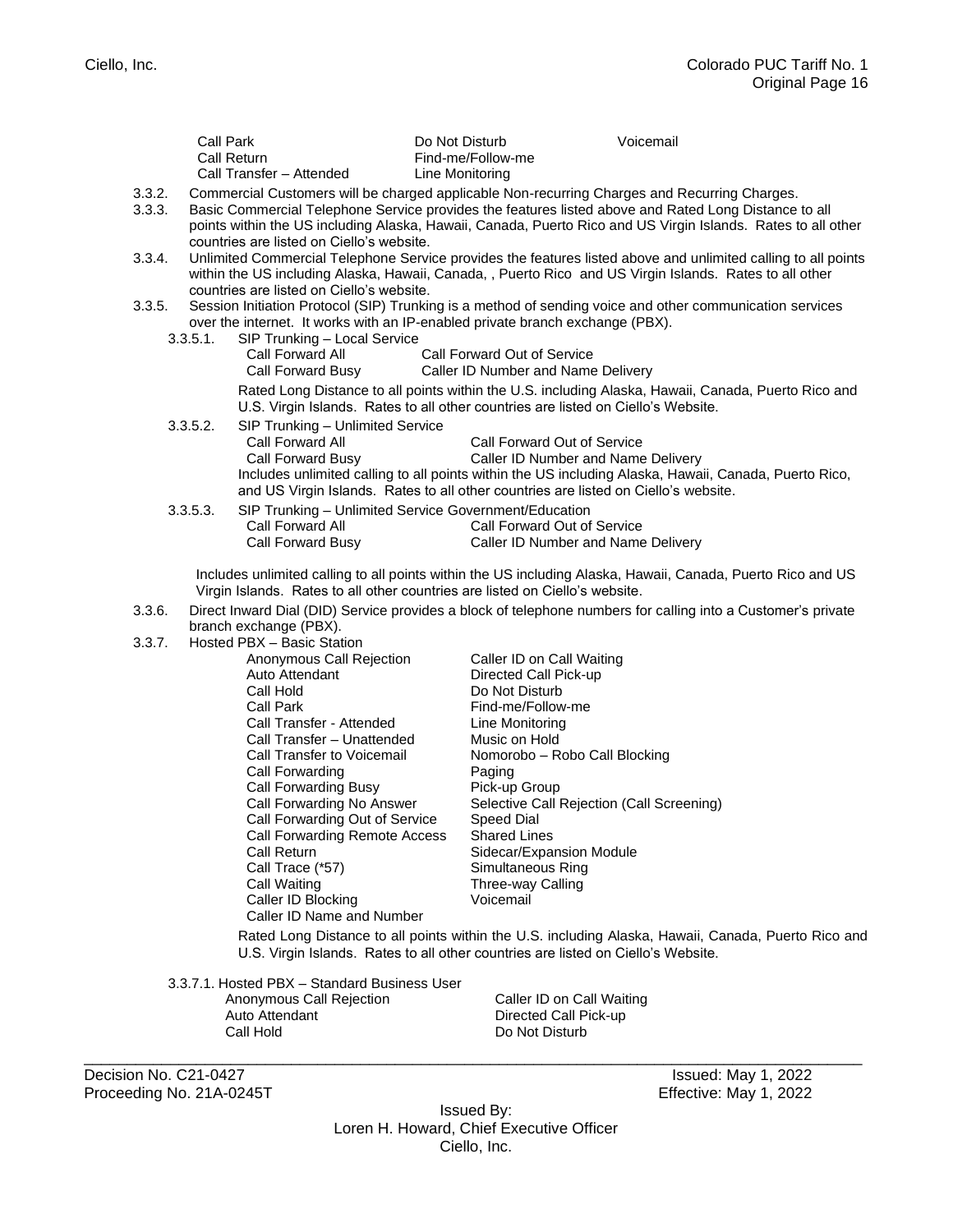- Call Park **Find-me/Follow-me** Call Transfer - Attended Line Monitoring Call Transfer – Unattended Music on Hold Call Forwarding **Paging** Paging Call Forwarding Busy<br>
Call Forwarding No Answer Selective Call I Call Forwarding Out of Service Speed Dial Call Forwarding Remote Access Shared Lines Call Return **Call Return Sidecar/Expansion Module**<br>
Call Trace (\*57) **Simultaneous Ring** Call Waiting Calling<br>Caller ID Blocking Calling<br>Caller ID Blocking Calling Caller ID Blocking Caller ID Name and Number
- Call Transfer to Voicemail Nomorobo Robo Call Blocking Selective Call Rejection (Call Screening) Simultaneous Ring

Unlimited Long Distance to all points within the U.S. including Alaska, Hawaii, Canada, Puerto Rico and U.S. Virgin Islands. Rates to all other countries are listed on Ciello's Website.

# **3.4. Directory Listing**

- 3.4.1. Ciello shall provide for a single directory listing, termed the primary listing, in the telephone directory published by the dominant exchange service provider in the Customer's exchange area of the station number which is designated as the Customer's main billing number.
- 3.4.2. Ciello reserves the right to limit the length of any listing in the directory by the use of abbreviations when, in Ciello's judgment, the abbreviation clearly identifies the Customer. Where more than one line is required to properly list the Customer, no additional charge is made.
- 3.4.3. Ciello may refuse a listing which is known not to constitute a legally authorized or adopted name, obscenities in the name, or any listing which, in the opinion of Ciello, is likely to mislead or deceive calling persons as to the identity of the listed party. Ciello, upon notification to the Customer, will withdraw any listing which is found to be in violation of the above.
- 3.4.4. In order for listings to appear in an upcoming directory, the Customer must furnish the listing to Ciello in time to meet the directory publishing schedule.
- 3.4.5. Directory listings are provided in connection with each Customer served as specified herein.
	- 3.4.5.1. A primary listing contains the name of the Customer, or the name under which a business is regularly conducted, as well as the address and telephone number of the Customer. The listing is provided at no additional charge.
	- 3.4.5.2. The Customer may request that their Directory Listing be deleted or omitted from the telephone directory and/or directory assistance.

## **3.5. Enhanced 911 Service**

- 3.5.1. This service is offered solely as an aid in handling assistance calls in connection with fire, police, and other emergencies. Ciello is not responsible for any losses, claims, demands, suits, or any liability whatsoever, whether suffered, or asserted by the Customer or by any other party or person for any personal injury or death of any person or persons, and for any loss, damage, or destruction of any property, whether owned by the Customer or others, caused or claimed to have been caused by: (1) mistakes, omissions, interruptions, delays, errors, or other defects in the provision of Service, or (2) installation, operation, failure to operate, maintenance, removal, condition, or use of any equipment and Facilities furnishing this Service.
- 3.5.2. Ciello is neither responsible for any infringement, nor invasion of the right of privacy of any person or persons, caused or claimed to have been caused directly or indirectly, by the installation, operation, failure to operate, maintenance, removal, condition, or use of Enhanced 911 Service features and the equipment associated therewith, or by any Service furnished by Ciello, including, but not limited to, the identification of the telephone number, address or name associated with the telephone used by the party or parties accessing Enhanced 911 Service, and which arise out of the negligence or other wrongful act of Ciello, the Customer, agencies or municipalities, or the employees or agents of any one of them.
- 3.5.3. When a Customer places a call to the Enhanced 911 Service, Ciello will release the phone number, name and address of the calling party to the Enhanced 911 Service. By subscribing to Service, the Customer acknowledges and agrees to the release of information.

\_\_\_\_\_\_\_\_\_\_\_\_\_\_\_\_\_\_\_\_\_\_\_\_\_\_\_\_\_\_\_\_\_\_\_\_\_\_\_\_\_\_\_\_\_\_\_\_\_\_\_\_\_\_\_\_\_\_\_\_\_\_\_\_\_\_\_\_\_\_\_\_\_\_\_\_\_\_\_\_\_\_\_\_\_\_\_\_\_\_ Decision No. C21-0427 Issued: May 1, 2022 Proceeding No. 21A-0245T Effective: May 1, 2022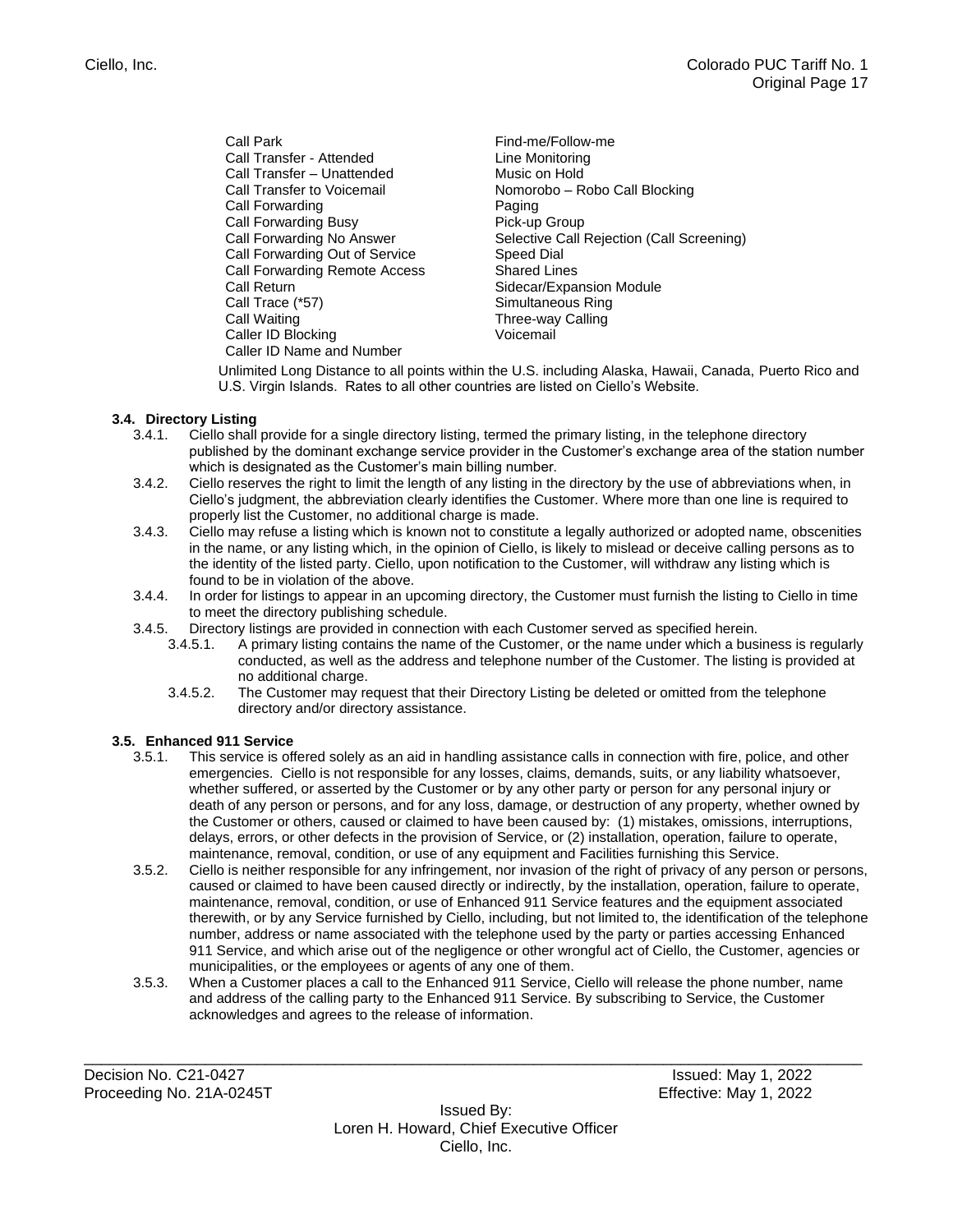## **3.6. Telecommunications Relay Service (711)**

- 3.6.1. Telecommunications Relay Service enables deaf, hard-of-hearing, or speech-impaired persons who use a Text Telephone (TT) or similar devices to communicate freely with the hearing population not using TT and vice versa. A Customer will be able to access the state provider to complete such calls.
- 3.6.2. The CPUC requires Ciello to collect a surcharge from its Customers to fund the Telecommunications Relay Service Fund.

## **3.7. High Cost Fund**

Colorado and the Federal Communications Commission have a system of support mechanisms to assist in the provision of basic service in high-cost areas. To ensure that the mechanism is funded on a nondiscriminatory, competitively neutral basis, a rate element identified as "Universal Service Fund" will be added on Service purchased by Customers. This rate may vary from time-to-time.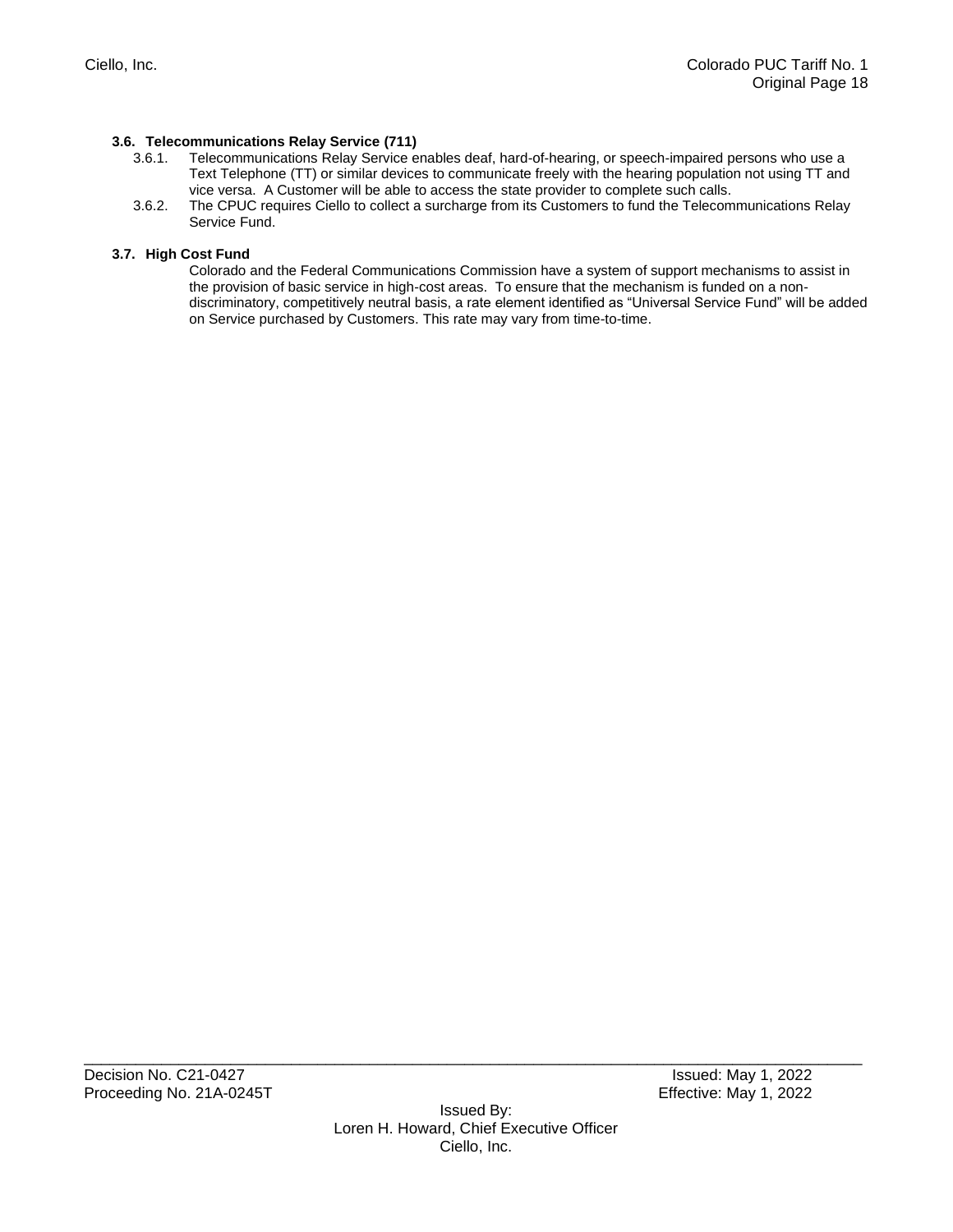## **4. SECTION 4 – RATES AND CHARGES**

# **4.1. General**

4.1.1. Monthly Recurring Charges will be billed in advance. Any usage charges will be billed in arrears. For partial month's Service, the Customer will be charged for the portion of the month in which Service were provided based on the number of days in which the Service was operational divided by thirty (30).

| 4.2. Rates for Residential Telephone Service<br><b>Basic Service</b> | Rated Long Distance Usage (See Section 3.2.3)<br>International Rated Long Distance (See Section 3.2.4)<br>Directory Assistance Calls (411) | \$19.95<br>\$0.06 per minute<br>See Ciello Website<br>\$0.75 per call |
|----------------------------------------------------------------------|--------------------------------------------------------------------------------------------------------------------------------------------|-----------------------------------------------------------------------|
| <b>Unlimited Service</b>                                             | Directory Assistance Calls (411)<br>International Rated Long Distance (See Section 3.2.4)                                                  | \$39.95<br>\$0.75 per call<br>See Ciello Website                      |
| Seasonal Charge                                                      | Seasonal Reconnect Fee                                                                                                                     | \$10.00 per line per month<br>\$20.00                                 |

Change in service type is limited to once per billing period.

#### **4.3. Rates for Commercial Telephone Service**

|                                                                                                                                 | Rated Long Distance Usage<br>Directory Assistance Calls (411) | \$29.95<br>\$0.06 per minute<br>\$0.75 per call                                 |
|---------------------------------------------------------------------------------------------------------------------------------|---------------------------------------------------------------|---------------------------------------------------------------------------------|
|                                                                                                                                 | Directory Assistance Calls (411)                              | \$49.95<br>\$0.75 per call                                                      |
|                                                                                                                                 |                                                               | \$0.06 per minute                                                               |
|                                                                                                                                 | Rated Long Distance Usage<br>Directory Assistance Calls (411) | \$22.00 per concurrent call<br>\$0.06 per minute<br>\$0.75 per call             |
|                                                                                                                                 | Directory Assistance Calls (411)                              | \$27.00 per concurrent call<br>\$0.75 per call                                  |
|                                                                                                                                 | Directory Assistance Calls (411)                              | \$16.00 per concurrent call<br>\$0.75 per call                                  |
|                                                                                                                                 |                                                               | \$0.75 per telephone number                                                     |
|                                                                                                                                 | Set-up Cost Per Line<br>Rated Outbound Long Distance          | \$15.00 per line per month<br>\$18.00 non-recurring charge<br>\$0.06 per minute |
| Hosted PBX-Standard Business User w/Unlimited Long Distance                                                                     | Set-up Cost Per Line                                          | \$23.00 per line per month<br>\$25.00 non-recurring charge                      |
| Hosted PBX-Advanced Business User w/Unlimited Long Distance -<br>Includes standard features plus Mobile/Desktop Soft Phone Apps |                                                               | \$30.00 per line per month                                                      |
|                                                                                                                                 | Set-up Costs Per Line                                         | \$25.00 non-recurring charge                                                    |

\_\_\_\_\_\_\_\_\_\_\_\_\_\_\_\_\_\_\_\_\_\_\_\_\_\_\_\_\_\_\_\_\_\_\_\_\_\_\_\_\_\_\_\_\_\_\_\_\_\_\_\_\_\_\_\_\_\_\_\_\_\_\_\_\_\_\_\_\_\_\_\_\_\_\_\_\_\_\_\_\_\_\_\_\_\_\_\_\_\_ Decision No. C21-0427 **Issued: May 1, 2022** Proceeding No. 21A-0245T **Effective:** May 1, 2022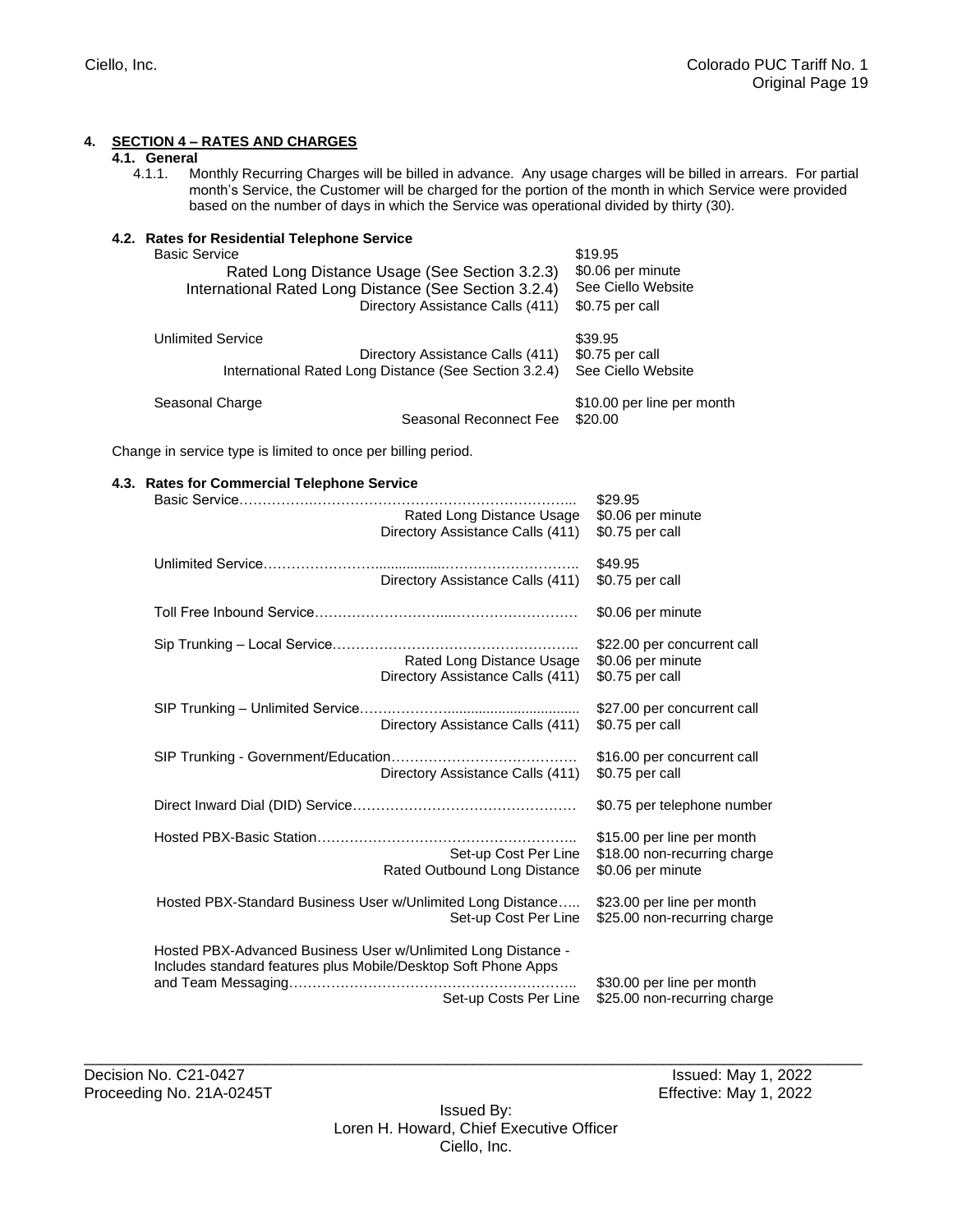|               | Hosted PBX Professional Business Service – Includes standard and<br>advanced features plus Screen Sharing and Video Conferencing<br>Set-up Cost Per Line |                                      | \$35.00 per line per month<br>\$25.00 |
|---------------|----------------------------------------------------------------------------------------------------------------------------------------------------------|--------------------------------------|---------------------------------------|
| 4.3.1.        | Non-recurring charges for installation of Service are billed on the next month's bill immediately following work<br>performance by Ciello.               |                                      |                                       |
| 4.4. Features | Reserved Telephone Numbers<br>4.5. Point to Point T1 Service                                                                                             | \$0.75<br>\$5.00<br>\$4.99<br>\$2.95 |                                       |
| 4.5.1.        | A pseudo T1 service offering a channelized 1.544 Mbps data service between two points within Ciello's<br>service territory.                              |                                      |                                       |
|               | A 10% discount will be offered with a 3-year contract<br>A 15% discount will be offered with a 5-year contract                                           |                                      | \$600.00                              |
|               | 4.6. Snapback Charges                                                                                                                                    |                                      | \$150.00 per telephone number         |
|               | 4.7. International Calling<br>Refer to Appendix A Mobile Charges and Appendix B Landline Charges.                                                        |                                      |                                       |